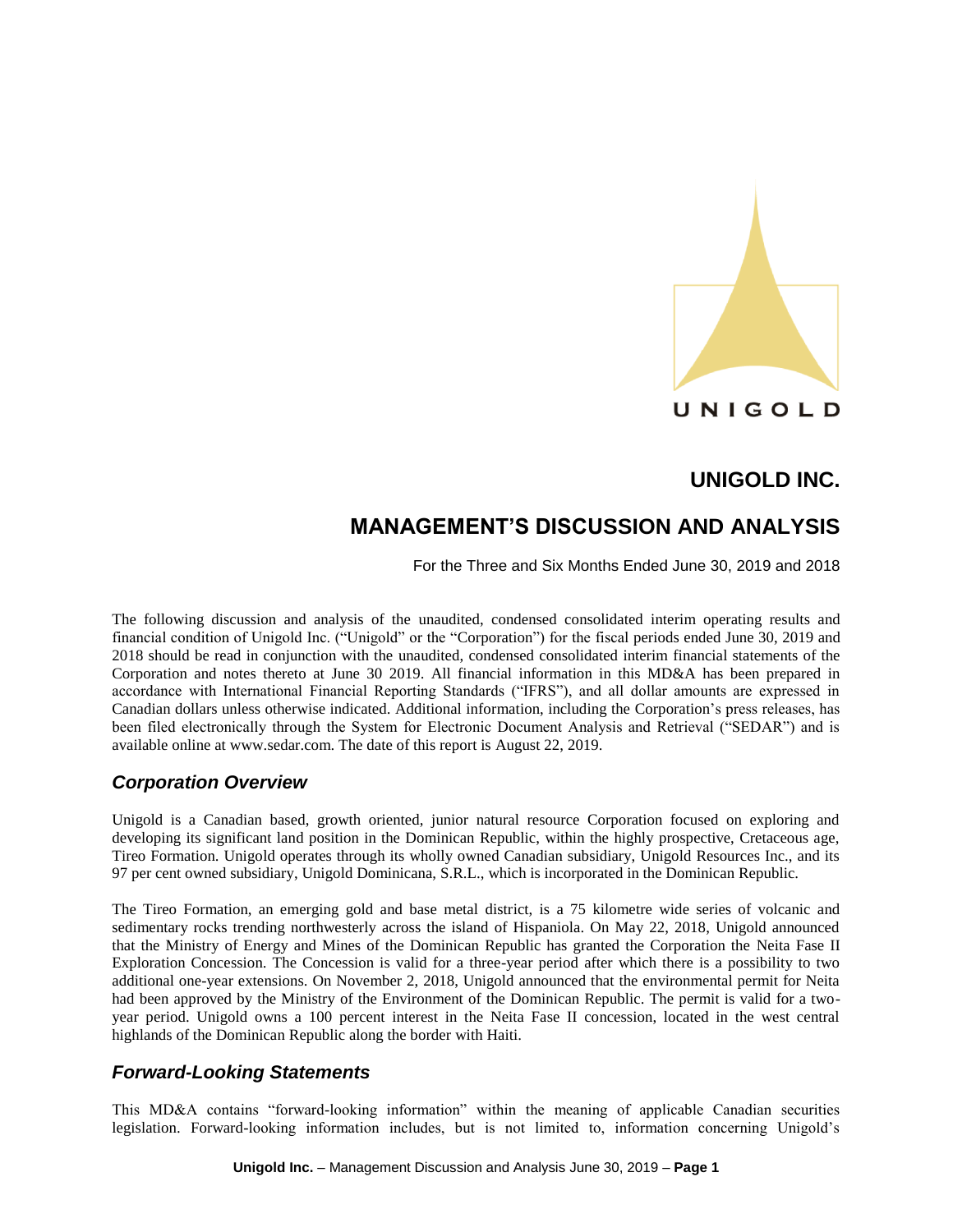exploration program and planned gold production as well as Unigold's strategies and future prospects. Generally, forward-looking information can be identified by the use of forward-looking terminology such as "plans", "expects", or "does not expect", "is expected", "budget", "scheduled", "estimates", "forecasts", "intends", "anticipates", or "does not anticipate", or "believes" or variations of such words and phrases or statements that certain actions, events or results "may", "could", "would", "might", or "will be taken", "occur", or "be achieved". Forward-looking information is based on the opinions and estimates of management at the date the information is made, and is based on a number of assumptions and subject to a variety of risks and uncertainties and other factors that could cause actual events or results to differ materially from those projected in the forward-looking information. Assumptions upon which such forward-looking information is based include, without limitation, availability of skilled labour, equipment, and materials; the potential of the Corporation's properties to contain economic metals deposits; the Corporation's ability to meet its working capital needs for the twelve-month period ending March 31, 2020; and the plans, costs, timing and capital for future exploration and development of the Corporation's property interests in the Dominican Republic. Many of these assumptions are based on factors and events that are not within the control of Unigold and there is no assurance they will prove to be correct. Factors that could cause actual results to vary materially from results anticipated by such forward-looking information include changes in market conditions, variations in ore reserves, resources, grade or recovery rates, risks relating to international operations (including legislative, political, social, or economic developments in the jurisdictions in which Unigold operates), economic factors, government regulation and approvals, environmental and reclamation risks, actual results of exploration activities, fluctuating metal prices and currency exchange rates, costs, changes in project parameters, conclusions of economic evaluations, the possibility of project cost overruns or unanticipated costs and expenses, labour disputes and the availability of skilled labour, failure of plant, equipment or processes to operate as anticipated, capital expenditures and requirements for additional capital, risks associated with internal control over financial reporting, and other risks of the mining industry. Although Unigold has attempted to identify important factors that could cause actual actions, events or results to differ materially from those described in forward-looking information, there may be other factors that cause actions, events or results not to be anticipated, estimated or intended. There can be no assurance that forward-looking information will prove to be accurate, as actual results and future events could differ materially from those anticipated in such information. Unigold undertakes no obligation to update forward-looking information if circumstances or management's estimates or opinions should change except as required by applicable securities laws. The reader is cautioned not to place undue reliance on forward-looking information.

## *Nature of Operations and Going Concern*

On November 12, 2013, the Corporation announced an initial inferred mineral resource estimate for the Candelones deposits assuming open-pit mining of the deposits. This resource was estimated to be 39.5 M tonnes averaging 1.6 grams per tonne ("g/t") gold ("Au") containing 2.0 M ounces ("oz.") of gold. On February 24, 2015, the Corporation announced an updated inferred mineral resource estimate for the Candelones Extension deposit, assuming underground mining of this deposit. The updated resource estimated 5.2 M tonnes averaging 5.3 g/t Au containing 894,000 oz. of gold with 0.35 percent ("%") copper ("Cu") containing 41.2 M lbs of copper. See press release 2018-05 dated November 2, 2018 for details pertaining to the estimated resources. The reader is cautioned that mineral resources are not mineral reserves and do not have demonstrated economic viability. A mineral resource is a concentration or occurrence of solid material of economic interest in or on the Earth's crust in such form, grade or quality and quantity that there are reasonable prospects for eventual economic extraction. The location, quantity, grade or quality, continuity and other geological characteristics of a mineral resource are known, estimated or interpreted from specific geological evidence and knowledge, including sampling.

The recoverability of the amounts shown for mineral properties and deferred exploration and evaluation costs are dependent upon the existence of economically recoverable mineral reserves, the ability of the Corporation to obtain the necessary financing to complete its exploration programs and upon future profitable production or proceeds from disposition of such properties.

The consolidated financial statements have been prepared on a going concern basis. The going concern basis of presentation assumes that the Company will continue in operation for the foreseeable future and be able to realize its assets and discharge its liabilities and commitments in the normal course of business. Because of continuing operating losses, the Company's continuance as a going concern is dependent upon its ability to obtain adequate financing or to reach profitable levels of operation. To address its financing requirements, the Company will seek financing through measures that may include joint venture agreements, debt and equity financings, asset sales, and rights offerings to existing shareholders and/or another financial transaction.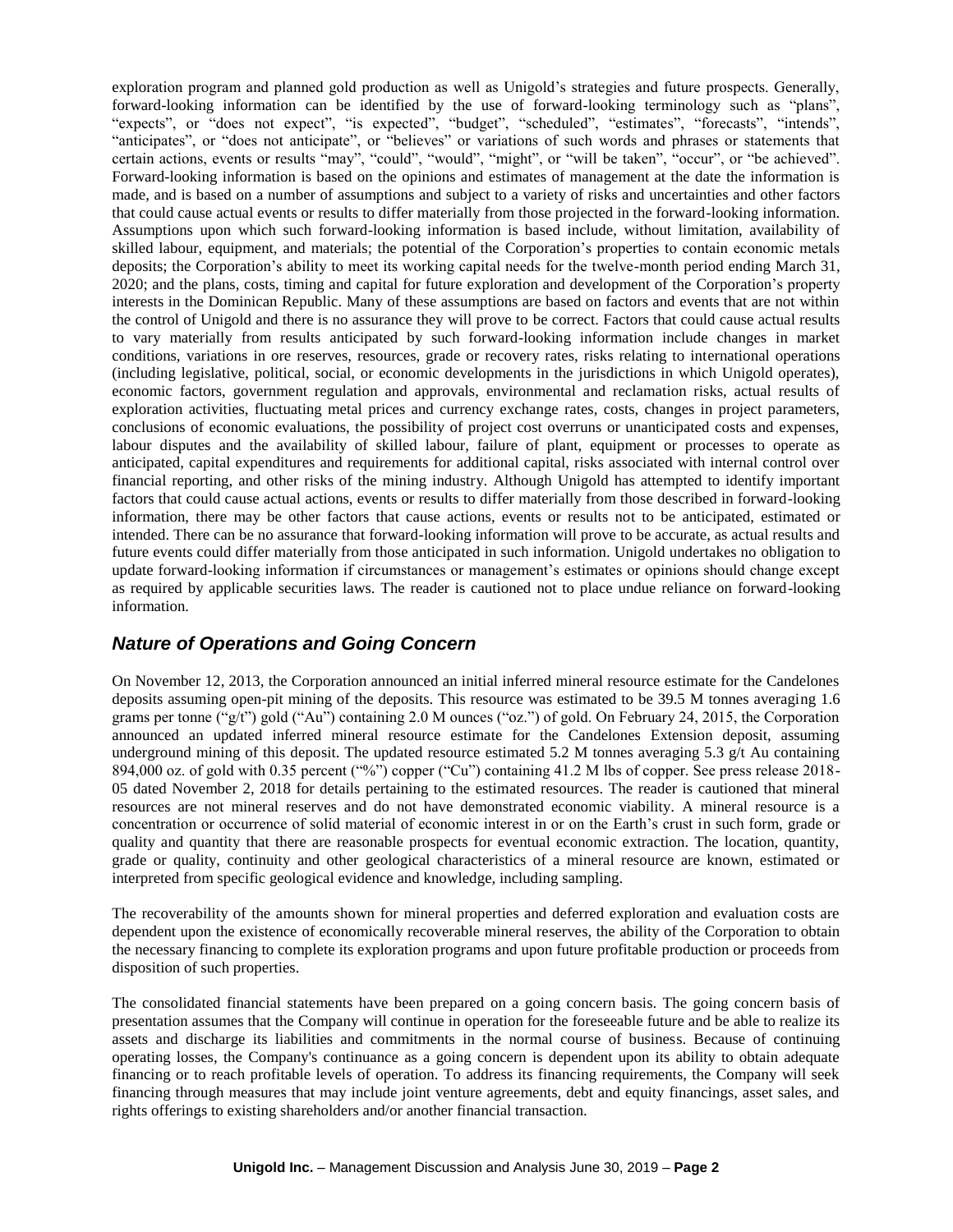It is not possible to predict whether financing efforts will be successful or if Unigold will attain profitable levels of operation. The consolidated financial statements do not include any adjustments to the carrying values of assets and liabilities and the reported expenses and statement of financial position classification that would be necessary should the Company be unable to continue as a going concern and therefore be required to realize its assets and liquidate its liabilities and commitments in other than the normal course of business and at amounts different from those in the accompanying consolidated financial statements. These adjustments could be material.

# *Corporate Developments*

On July 8, 2019, Unigold announced that Mr. Jean-Marc Lacoste has been appointed to the Board of Unigold Inc. Mr. Lacoste is the President and CEO of Monarch Gold Corporation. Jean-Marc earned his bachelor's degree in Economics from McGill University in Montreal. In 1993 he started a career in finance at the Montreal Stock Exchange where he worked for National Bank Financial and, subsequently, Merrill Lynch Canada. In 2000 he left Montreal for Toronto to join Northland Power, a wind power energy corporation, as Vice President of Acquisitions. He returned to Montreal in 2002 where he joined the boards of a few public and private companies. From 2004 to 2010, he took a major role in Golden Goose Resources Inc. where he became President and CEO.

On July 29, 2019 Unigold announced a non-brokered private placement of up to 15,000,000 units of the Company (the "Units") at a price of \$0.10 per Unit for gross proceeds of up to \$1,500,000 (the "Offering"). Each Unit will consist of one common share of the Company (a "Common Share") and one-half common share purchase warrant (a "Warrant"). Each whole Warrant will entitle the holder thereof to purchase one Common Share at an exercise price of \$0.15 until the date that is the earlier of: (i) two years following the date of issue, or (ii) 30 days after the date on which the Company gives notice of acceleration, which notice may be provided no earlier than four months and twenty-one days from the date of issue if the closing price of the Common Shares on a stock exchange in Canada is higher than \$0.30 per Common Share for more than 20 consecutive trading days.

The proceeds from the Offering will be used to fund the Company's continued exploration and development on its Neita Concession in the Dominion Republic, and for general working capital purposes. Finder's fees are expected to be payable in connection with the completion of the Offering in accordance with TSX Venture Exchange policies.

Closing of the Offering may be completed in multiple tranches and is subject to certain closing conditions including, but not limited to, conditional approval from the TSX Venture Exchange and receipt of any other required regulatory approvals. The securities being offered under the Offering will be issued pursuant to applicable exemptions from the prospectus requirements under applicable securities laws and will be subject to a hold period that will expire four months and one day from the date of issue.

# *Exploration*

### *Neita*

Unigold's Neita Fase II concession covers a 21,031-hectacre area within the highly prospective Tireo Formation, a 75 kilometre wide series of volcanic and sedimentary rocks trending northwesterly through the island of Hispaniola. The Tireo Formation hosts a number of promising gold and base metal targets, both in the Dominican Republic and Haiti. During 2013, over 5.0 M gold equivalent oz. were defined in the Tireo Formation.

Unigold has been actively exploring the Neita Concession since 2002, compiling an extensive geochemical and geophysical database and isolating numerous anomalies with the potential to host economically viable deposits of gold, zinc and copper. Since acquiring the Neita property, Unigold has completed over 32,000 soil samples, 11,000 grab samples, 31,000 metres of surface trenching, and over 117,700 metres of diamond drilling. Drilling has largely focused on the Candelones deposits in the south of the concession.

Exploration drilling in 2016 identified high grade massive sulphide mineralization at the Candelones Extension deposit averaging 4-6 g/t Au with 0.5-1.0% Cu). The massive sulphide lies below the pit limit defined by the 2013 mineral resource estimate, and is open down plunge to the NE of the Company's current induced polarization ("IP") survey coverage. The Company's geophysical consultants believe that the historical IP did not identify the massive sulphide mineralization as it occurs between two N-S oriented IP Insight sections and trends obliquely to the orientation of the IP Insight sections. These factors are believed to have minimized the ability of IP to identify this highly conductive zone of Au-Cu mineralization. The geophysical consultants have recommended a small, IP survey centered on the massive sulphide mineralization and oriented in a NE-NW direction.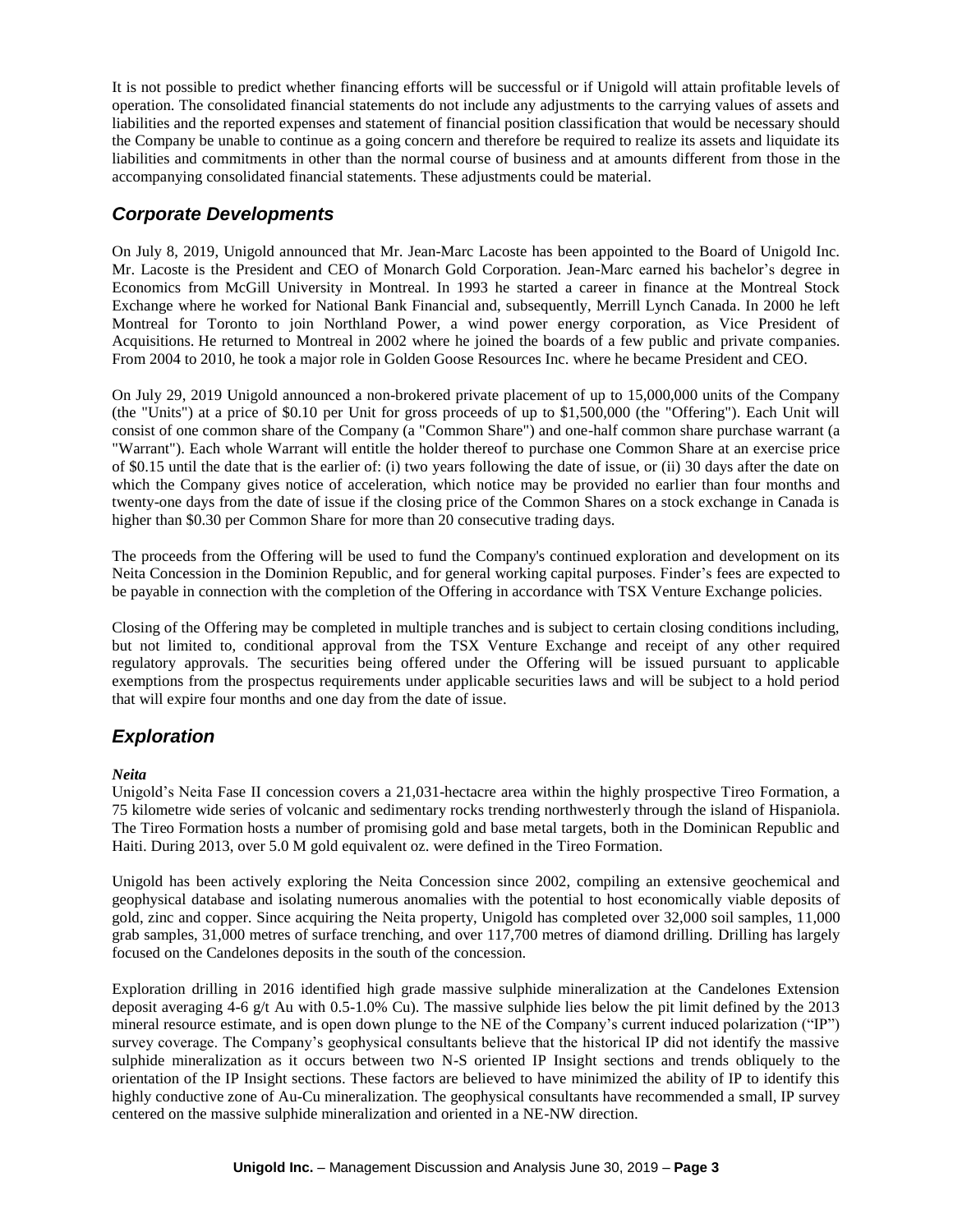No work is currently under way on the property as Unigold is seeking financing to complete the recommended IP survey. The IP survey will be undertaken to:

- 1. Isolate the IP signature of the currently defined massive sulphide mineralization;
- 2. Identify the continuation of the massive sulphide mineralization to the NE along plunge;
- 3. Identify targets for follow up exploration drilling along plunge to the NE; and
- 4. Establish a geophysical signature for massive sulphide mineralization than can be used to evaluate targets elsewhere along the 10 km strike trend defined by favourable surface geochemical results.

The Company believes that the proposed IP survey will define any continuation of the high grade massive sulphide mineralization at depth along plunge to the NE. This will allow more effective targeting of the continuation of the high grade Au-Cu rich massive sulphide mineralization.

The high grade Au-Cu rich massive sulphide mineralization is, without question, the most exciting discovery to date within the Neita Concession footprint. This is a viable, high value exploration target that warrants additional exploration. The orientation and depth of the high grade, Au-Cu rich massive sulphide is a blind target, diamond drilling without the benefit of geophysical guidance minimizes the chances of exploration success. This limited geophysical program is highly recommend to increase the ability of the Company to target drill holes and offers an opportunity to establish a geophysical signature for this style of mineralization which will then be used to evaluate the 8.0-10.0 kms of strike length where surface geochemistry identified multiple anomalous gold rich zones that are largely untested by geophysics and/or drilling.

Completed work:

|                                 | <b>Statistics</b>   |              |                 |  |  |  |
|---------------------------------|---------------------|--------------|-----------------|--|--|--|
| Compilation data                | Q <sub>2</sub> 2019 | Year to date | PROJECT TO DATE |  |  |  |
| Oxide test pits                 |                     |              | 31              |  |  |  |
| Drilling $-$ holes              |                     |              | 494             |  |  |  |
| Drilling $-$ metres             |                     |              | 117,735         |  |  |  |
| Trenching – metres              |                     |              | 31,559          |  |  |  |
| Geochemical analysis            |                     |              | 142,697         |  |  |  |
| Grab samples                    |                     |              | 11,000          |  |  |  |
| Soil samples                    |                     |              | 32,704          |  |  |  |
| Stream samples                  |                     |              | 884             |  |  |  |
| Induced polarization lines – km |                     |              | 196             |  |  |  |
| Magnetic survey lines $-$ km    |                     |              | 687             |  |  |  |

The material categories of exploration and evaluation assets are summarized below:

|                                                        |                   | Year to date |               |
|--------------------------------------------------------|-------------------|--------------|---------------|
| As at                                                  | December 31, 2018 | additions    | June 30, 2019 |
| Consulting (contract geologists and other technical    |                   |              |               |
| specialists)                                           | \$6,752,008       | \$12,075     | \$6,764,083   |
| Drilling (including supplies and logistics expenses)   | 13,274,394        |              | 13,274,394    |
| Field expense (including geochemistry and geophysics)  | 2,325,580         | (24,706)     | 2,300,874     |
| Laboratory analysis                                    | 4,686,535         | (9,301)      | 4,677,234     |
| Travel                                                 | 1,625,474         | 55           | 1,625,529     |
| Wages & salaries                                       | 4,821,432         | 88.998       | 4,910,430     |
| Other (includes legal costs, capitalized depreciation) | 6,722,562         | 92,735       | 6,815,297     |
|                                                        | \$40,207,985      | \$159.856    | \$40,367,841  |

Laboratory analysis and geophysics expenses were over-accrued at year end as a result of not going ahead with some planned work. The reversal resulted in the negative additions.

## *Results of Operations*

For the quarter ended June 30, 2019, the Corporation recorded a loss of \$142,551, or \$0.00 per share, compared with a loss of \$121,472 or \$0.00 per share, in 2018.

The material components of general and administrative expenses are detailed below.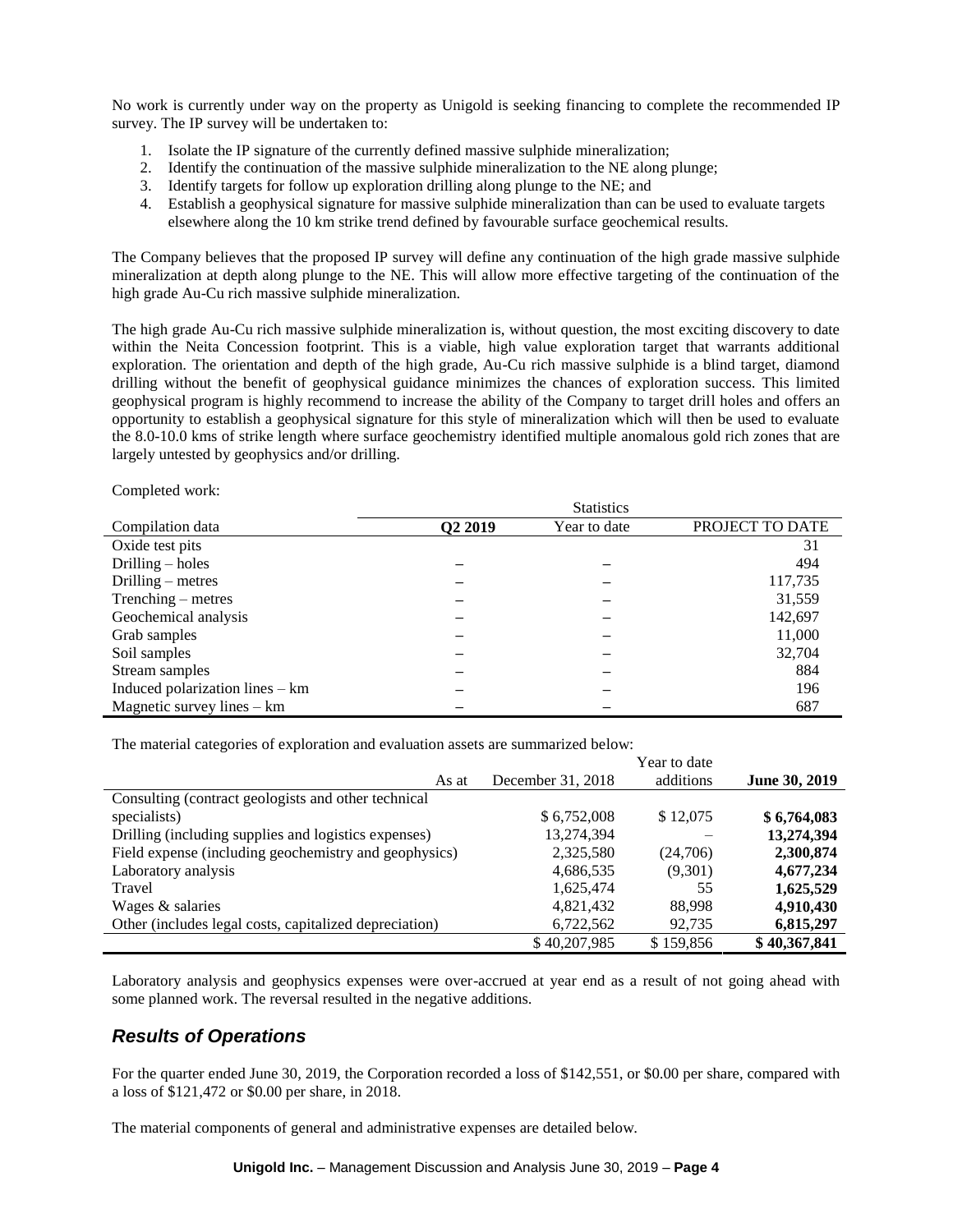|                                         | Three Months Ending June 30, |
|-----------------------------------------|------------------------------|
| 2019                                    | 2018                         |
| Rent<br>1,505<br>\$                     | 1,575<br>S.                  |
| 4,143<br>Insurance                      | 4,226                        |
| 1,098<br>Telephone                      | 799                          |
| Computer supplies and support<br>17,551 | 12,878                       |
| 1,389<br>Other                          | 1,662                        |
| \$25,686<br>Total                       | \$21,140                     |

## *Liquidity and Capital Resources*

The Corporation has no producing properties and, consequently, has no current operating income or cash flow. Financing of the Corporation's activities to date has been primarily obtained from equity issues. The continuing development of the Corporation's properties therefore depends on the Corporation's ability to obtain additional financing.

Market appetite for investing in resource stocks is at a historically very low level. Most resource companies have seen significant stock price erosion over the last five years. M&A activities and financing activities are also at extremely low levels. Globally, resource nationalism has made investors wary. Many major projects have been deferred or cancelled. There has been a continuing sell-off at the junior end of the market that is starving junior exploration companies of capital. Investors are looking for low-risk, near-term, high yield opportunities that the junior mining sector cannot currently provide. Investors tolerant of high risk/high return have moved into cannabis and Bitcoin equities. The Corporation may not be able to raise capital in these markets or, if financing is possible, it may be small to limit dilution.

Subsequent to the quarter end, Unigold announced a non-brokered private placement of up to 15,000,000 units of the Corporation at a price of \$0.10 per Unit for gross proceeds of up to \$1,500,000. Each Unit will consist of one common share of the Company and one-half common share purchase warrant.

As at June 30, 2019, the Corporation has working capital of \$40,008 (December 31, 2018 – \$427,512). As of June 30, 2019, the Corporation has a cash balance of \$195,345 (December 31, 2018– \$549,412).

# *Outlook*

Due to the extremely low cash reserves, Unigold will attempt to complete a financing or other financial transaction in the third quarter. Unigold intends to resume an active exploration program contingent on the availability of financing.

# *Quarterly Financial Information (Unaudited)*

The following table sets out selected financial information derived from the Corporation's consolidated financial statements for each of the eight most recently completed quarters:

|                           |        | 2019   |        |        | 2018   |        | 2017   |        |  |
|---------------------------|--------|--------|--------|--------|--------|--------|--------|--------|--|
| $$$ thousands, except per |        |        |        |        |        |        |        |        |  |
| share amounts)            | 02     | Q1     | 04     | O3     | 02     | O1     | 94     | Q3     |  |
| Revenue                   |        | —      | –      |        |        | —      |        |        |  |
| Net loss                  | (143)  | (112)  | (117)  | (135)  | (121)  | (237)  | (98)   | (147)  |  |
| Net loss per share: Basic |        |        |        |        |        |        |        |        |  |
| and diluted               | (0.00) | (0.00) | (0.00) | (0.00) | (0.00) | (0.01) | (0.00) | (0.00) |  |
| Acquisition of            |        |        |        |        |        |        |        |        |  |
| exploration and           |        |        |        |        |        |        |        |        |  |
| evaluation assets         | 91     | 69     | 249    | 133    | 114    | 101    | 122    | 153    |  |

Acquisition of exploration and evaluation activities varies on the level and type of activity with drilling consuming the most funds. The increase in Q4 2018 represents the limited oxide ore test pit program.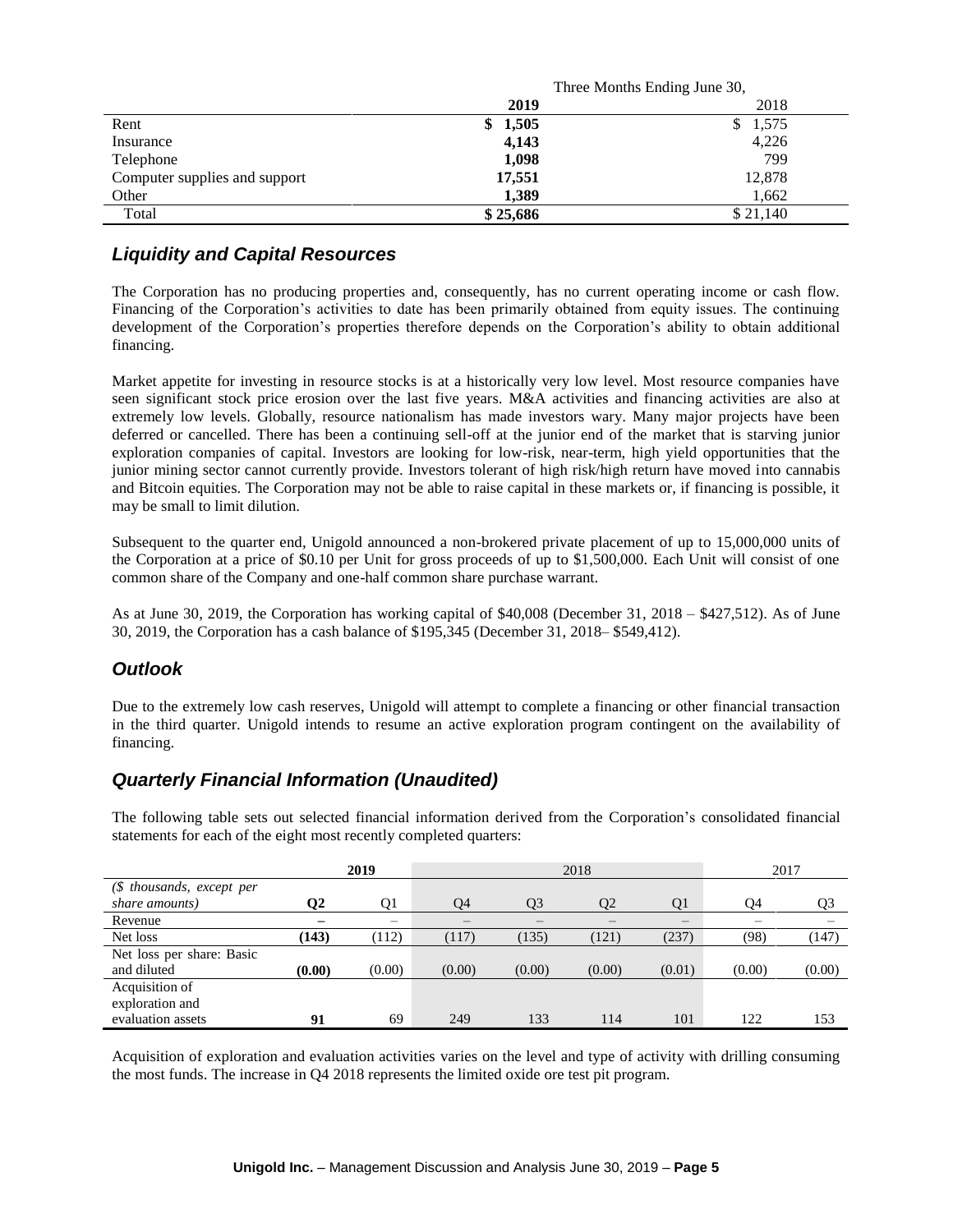# *Related Party Transactions*

Included in the accounts for the periods ended June 30, 2019 and 2018 are payments made to officers, directors and corporations under the control or significant influence of officers and directors of the Corporation as follows:

|                                            | Three months ended June 30, |          | Six months ended June 30, |             |  |
|--------------------------------------------|-----------------------------|----------|---------------------------|-------------|--|
|                                            | 2019                        | 2018     | 2019                      | 2018        |  |
| Management services fees paid to           |                             |          |                           |             |  |
| corporations controlled by or under        |                             |          |                           |             |  |
| significant influence of an officer of the |                             |          |                           |             |  |
| Corporation                                | \$7.650                     | \$7,125  | \$24,338                  | 9.712<br>S. |  |
| Accrued directors' fees                    | 35,000                      | 35,000   | 70,000                    | 70,000      |  |
| Professional fees paid to officers         | 26,000                      | 33,250   | 58,525                    | 79,000      |  |
|                                            | \$68,650                    | \$75,375 | \$152,863                 | \$158,712   |  |

These transactions were in the normal course of operations and were measured at the exchange amount, which is the amount of consideration established and agreed to by the related parties. These transactions were in the normal course of operations and were measured at the exchange amount, which is the amount of consideration established and agreed to by the related parties. Directors' fees of \$105,000 as at June 30, 2019 were accrued (June 30, 2018 – nil).

## *Commitments, Contingencies and Contractual Obligations*

The Corporation's exploration activities are subject to various federal, provincial and international laws and regulations governing the protection of the environment. These laws and regulations are continually changing and generally becoming more restrictive. The Corporation conducts its operations so as to protect public health and the environment and believes its operations are materially in compliance with all applicable laws and regulations. The Corporation has made, and expects to make in the future, expenditures to comply with such laws and regulations.

Minimum contractual payments over the next five years are as follows:

| <b>NUMBER 1989 IN A SET OF STATE IN A SET OF STATE IN A SET OF STATE IN A SET OF STATE I</b> |           |           |      |      |      |      |  |
|----------------------------------------------------------------------------------------------|-----------|-----------|------|------|------|------|--|
| Year                                                                                         | Total     | 2019      | 2020 | 2021 | 2022 | 2023 |  |
| Office lease                                                                                 | 4.000     | 4.000     |      |      |      |      |  |
| Services                                                                                     | 106.000   | 106.000   |      |      |      |      |  |
|                                                                                              | \$110,000 | \$110,000 |      | -    | _    |      |  |

Minimum contractual payments over the next five years are estimated as follows:

### *Trend Information*

There are no major trends that are anticipated to have a material effect on the Corporation's financial condition and results of operations in the near future.

## *Off-Balance Sheet Arrangements*

The Corporation has no off-balance sheet arrangements, no capital lease agreements and no long-term debt obligations.

## *Proposed Transactions*

There are no proposed transactions that will materially affect the performance of the Corporation. Subsequent to the quarter end, Unigold announced a non-brokered private placement of up to 15,000,000 units of the Corporation at a price of \$0.10 per Unit for gross proceeds of up to \$1,500,000. Each Unit will consist of one common share of the Company and one-half common share purchase warrant. As is typical of the gold exploration sector, Unigold is continually reviewing potential property acquisition, investment and joint venture transactions and opportunities.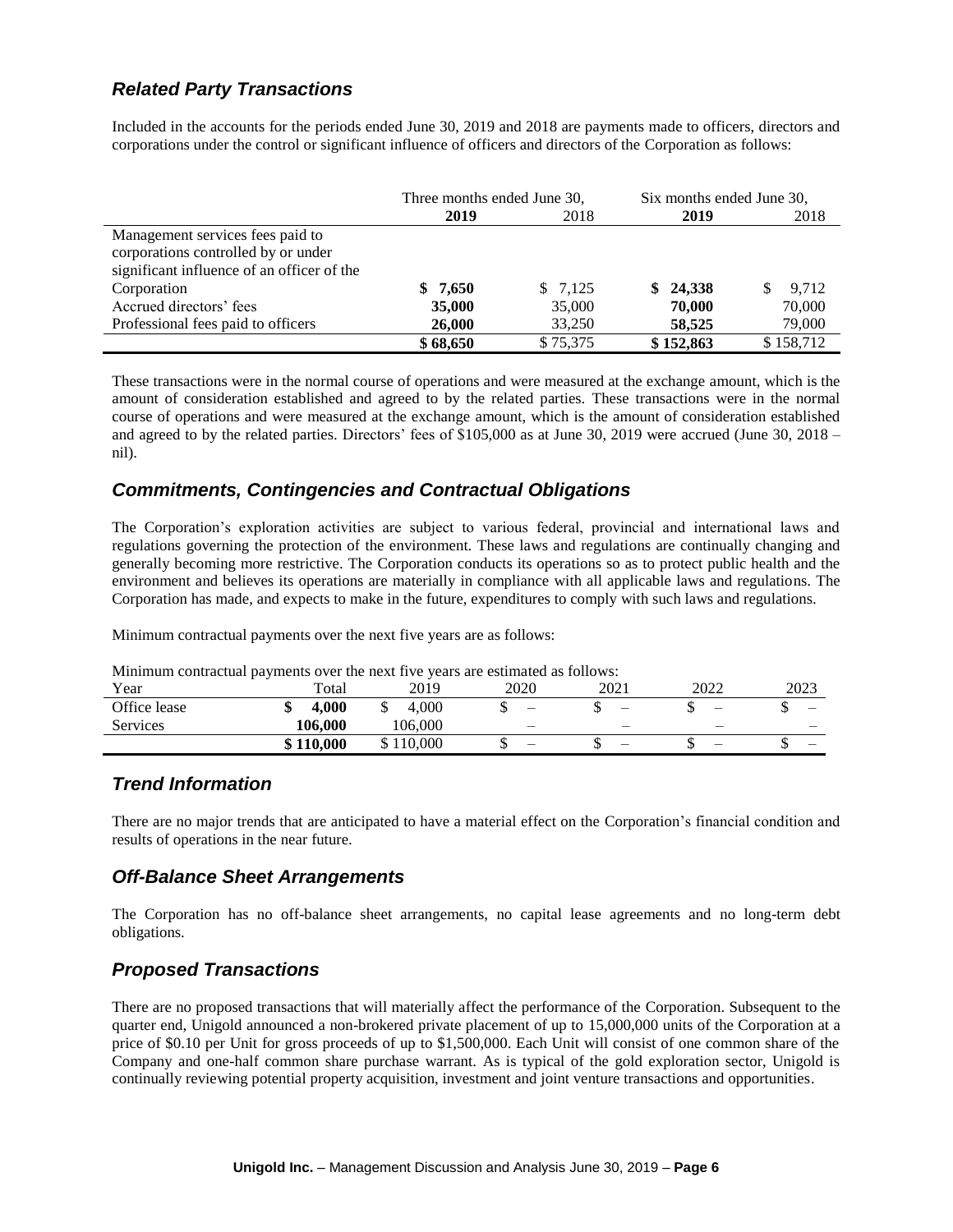## *Critical Accounting Policies and Estimates*

The Corporation prepares its consolidated financial statements in accordance with IFRS. The most significant accounting estimates are the policy of capitalizing exploration costs on its properties and the valuation of such properties, and the stock-based compensation calculation.

The Corporation reviews its portfolio of exploration properties on an annual basis to determine whether a writedown of the capitalized cost of any property is required. The recoverability of the amounts shown for exploration properties and deferred exploration and evaluation assets is dependent on the existence of economically recoverable reserves, and the ability to obtain financing to complete the development of such reserves.

The Corporation uses the Black-Scholes model to determine the fair value of options and warrants. The main factor affecting the estimates of stock-based compensation is the stock price volatility used. The Corporation uses the historical price data and comparables in the estimate of future volatilities.

## *Risks and Uncertainties*

At the present time, Unigold does not hold any interest in a mining property in production. The Corporation's viability and potential successes lie in its ability to develop, exploit and generate revenue out of mineral deposits. Revenues, profitability and cash flow from any future mining operations involving the Corporation will be influenced by precious and/or base metal prices and by the relationship of such prices to production costs. Such prices have fluctuated widely and are affected by numerous factors beyond the Corporation's control.

### *Nature of Mineral Exploration and Development Projects*

Mineral exploration is highly speculative in nature, involves many risks and frequently is non-productive. There is no assurance that exploration efforts will be successful. The exploration and development of mineral deposits involves significant financial and other risks over an extended period of time, which even a combination of careful evaluation, experience, and knowledge may not eliminate. Few mining properties that are explored are ultimately developed into producing mines. Major expenses are required to establish reserves by drilling and to construct mining and processing facilities. Large amounts of capital are frequently required to purchase necessary equipment. It is impossible to ensure that the current or proposed exploration programs on properties in which the Corporation has an interest will result in profitable commercial mining operations.

Success in establishing mineral reserves through exploration is the result of a number of factors, including the quality of management, the Corporation's level of geological and technical expertise, the quality of land available for exploration and other factors. Once mineralization is discovered, it may take several years in the initial phases of drilling until production is possible, during which time the economic feasibility of production may change. Substantial expenditures are required to establish proven and probable reserves through drilling, to determine the optimal metallurgical process to extract the metals from the ore and, in the case of new properties, to construct mining and processing facilities. Whether a deposit will be commercially viable depends on a number of factors, including the particular attributes of the deposit, such as its size and grade, costs and efficiencies of the recovery methods that can be employed, proximity to infrastructure, financing costs and governmental regulations, including regulations relating to prices, taxes, royalties, infrastructure, land use, importing and exporting of gold or silver, and environmental protection. The effect of these factors cannot be accurately predicted, but the combination of these factors may result in the Corporation not receiving an adequate return on its invested capital. Because of these uncertainties, no assurance can be given that exploration programmes will result in the establishment or expansion of resources or reserves.

### *The Corporation's Properties Are Subject to Title Risks*

The Corporation has taken all reasonable steps to ensure that it has proper title to its properties. However, the Corporation cannot provide any guarantees that there are no prior unregistered agreements, claims or defects that may result in the Corporation's title to its properties being challenged. A successful challenge to the precise area and location of these claims could result in the Corporation being unable to operate on its properties as anticipated or being unable to enforce its rights with respect to its properties, which could have a material and adverse effect on the Corporation's future cash flows, earnings, results of operations and financial condition.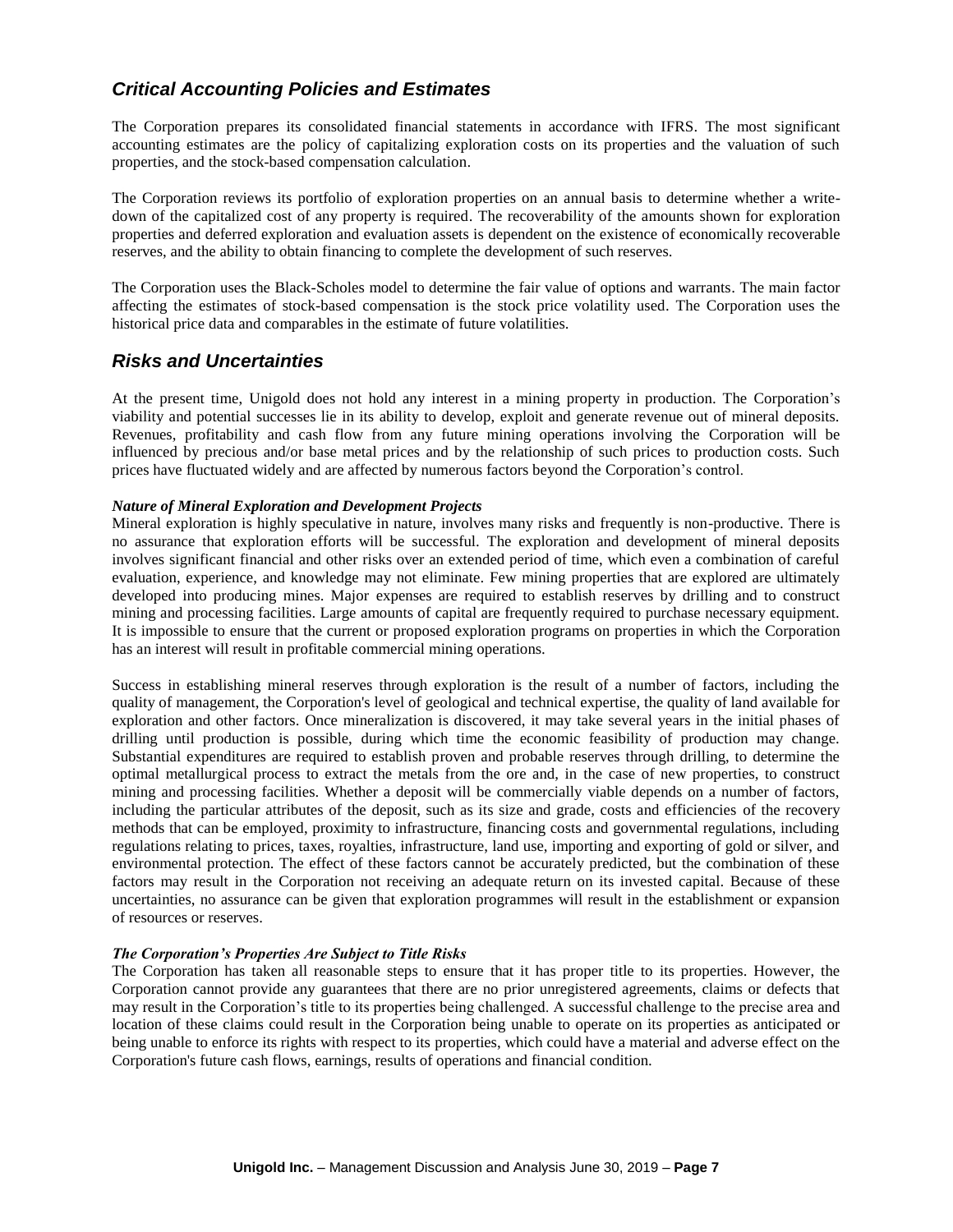### *The Corporation and Its Projects Are Subject to Risks of Operating in Foreign Countries*

The Corporation's projects are subject to the risks of operating in foreign countries. The Corporation's foreign operations and investments and its ability to carry on its business in the normal course may be adversely affected by political and economic considerations such as civil unrest, war (including in neighbouring states), terrorist actions, labour disputes, corruption, sovereign risk, political instability, the failure of foreign parties, courts or governments to honour or enforce contractual relations, changing government regulations with respect to mining (including environmental requirements, taxation, land tenure, foreign investments, income repatriation and capital recovery), fluctuations in currency exchange and inflation rates, import and export restrictions, challenges to the Corporation's title to properties or mineral rights, problems renewing concessions and permits, opposition to mining from environmental or other non-governmental organizations, increased financing costs, instability due to economic under-development, inadequate infrastructure, and the expropriation of property interests. In addition, the enforcement by Unigold of its legal rights to exploit its properties or to utilize its permits and concessions may not be recognized by the court systems in the Dominican Republic. The occurrence of one or more of these risks could have a material and adverse effect on the viability and financial performance of its foreign operations, which could have a material and adverse effect on the Corporation's future cash flows, earnings, results of operations and financial condition. Any of these events could also result in conditions that delay or prevent the Corporation from exploring or developing its properties even if economic quantities of minerals are found.

#### *Financing Risk*

To fund future investments in its mineral properties the Corporation requires capital. The Corporation may not have sufficient internally generated cash flow and working capital and may have to access the capital markets. Subject to economic conditions at the time, there can be no assurance the Corporation would be able to raise additional debt or equity financing on acceptable terms. If the Corporation cannot finance its future projects it could have a material and adverse effect on the Corporation's future cash flows, earnings, results of operations and financial condition.

## *Environmental Matters*

In the risks section above, reference was made to several risks impacting on environment matters. Unigold believes that it is in compliance with all environmental regulations in the Dominican Republic and has made no provision for environmental remediation costs as such costs are believed to be immaterial.

# *Corporate Social Responsibility ("CSR"), Safety, Health and Environment.*

The Corporation engages in and adheres to the principles of sound Corporate Social Responsibility with the local communities and people where it operates. While the Corporation recognizes that the funds to achieve these goals are derived from shareholders investment in the Corporation, it also believes that those same shareholders recognize that pragmatic and cost effective CSR activity benefits all stakeholders and enables ongoing field activity with the support of local leaders, government, landowners and the community in general.

There were no lost time accidents during the period. There were no reportable environmental compliance events during the period.

## *Future Accounting Changes*

#### *Accounting standards and interpretations issued but not yet adopted*

Certain pronouncements were issued by the IASB or the IFRIC that are mandatory for accounting periods on or after January 1, 2019 or later periods. Many are not applicable or do not have a significant impact to the Corporation and have been excluded. The following have not yet been adopted and are being evaluated to determine their impact on the Corporation.

• IAS 1 – Presentation of Financial Statements ("IAS 1") and IAS 8 – Accounting Policies, Changes in Accounting Estimates and Errors ("IAS 8") were amended in October 2018 to refine the definition of materiality and clarify its characteristics. The revised definition focuses on the idea that information is material if omitting, misstating or obscuring it could reasonably be expected to influence decisions that the primary users of general purpose financial statements make on the basis of those financial statements. The amendments are effective for annual reporting periods beginning on or after January 1, 2020. Earlier adoption is permitted.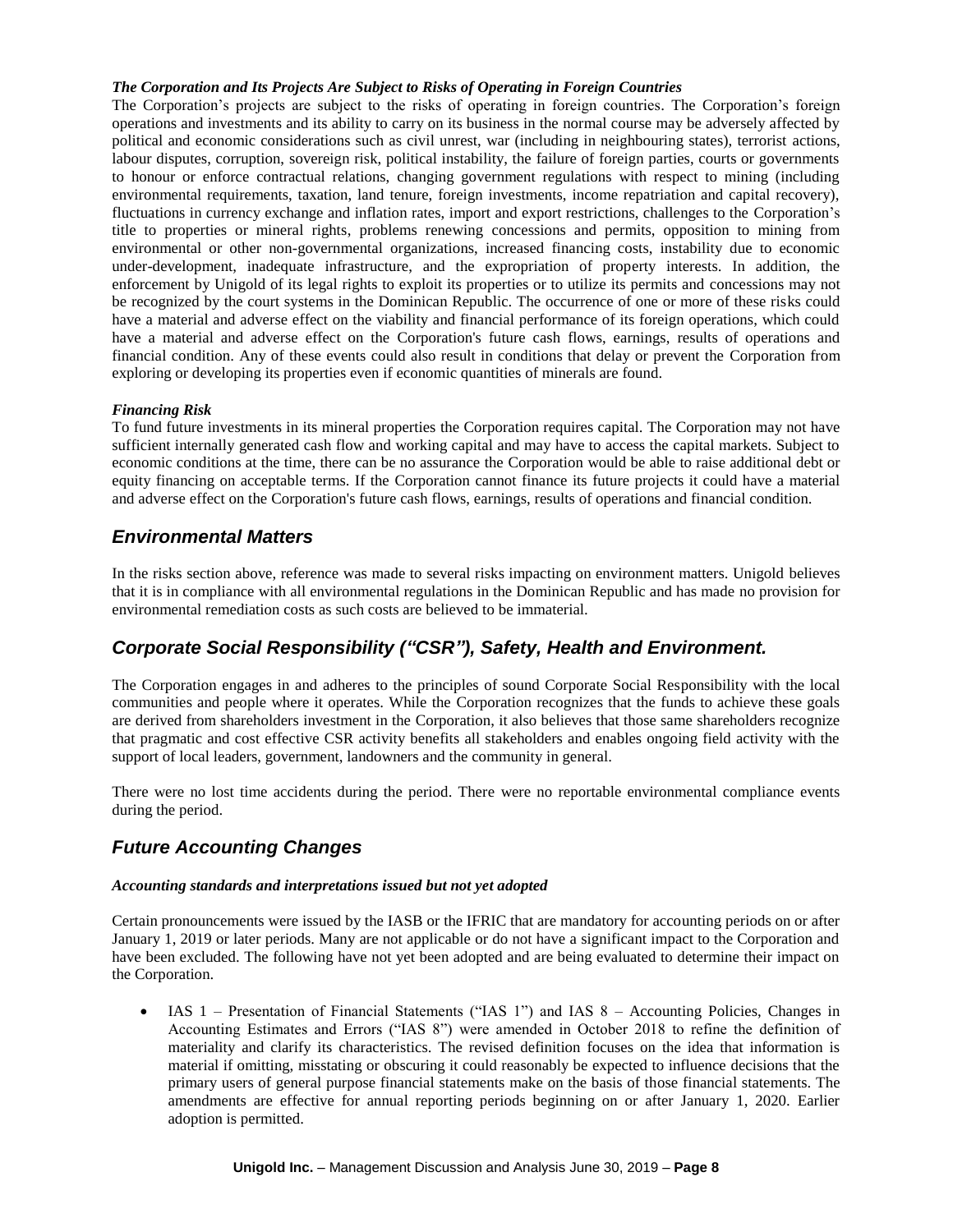# *Financial Instruments*

### *Fair Value*

IFRS requires that the Corporation disclose information about the fair value of its financial assets and liabilities. The carrying amounts for cash and cash equivalents, sundry receivables, accounts payable and accrued liabilities on the Statements of Financial Position approximate fair value because of the limited term of these instruments. Fair value estimates are made at the statement of financial position date based on relevant market information and information about the financial instrument. These estimates are subjective in nature and involve uncertainties in significant matters of judgment and therefore cannot be determined with precision. Changes in assumptions could significantly affect these estimates.

### *Credit Risk*

Credit risk is the risk of loss associated with a counterparty's inability to fulfill its payment obligations. The Corporation's credit risk is primarily attributable to cash, other receivables, other financial assets and other investments. Cash is held with reputable Canadian financial institutions, from which management believes the risk of loss to be minimal. Financial instruments included in other receivables consist of harmonized sales tax due from the Federal Government of Canada. Other receivables are in good standing as of June 30, 2019. Management believes that the credit risk concentration with respect to financial instruments included in other receivables is minimal.

### *Liquidity Risk*

As at June 30, 2019, the Corporation has working capital of \$40,008 (December 31, 2018 – \$427,512). As of June 30, 2019, the Corporation has a cash balance of \$195,345 (December 31, 2018– \$549,412) to settle current accounts payable and accrued liabilities of \$178,763 (December 31, 2018 – \$156,955). The Corporation's other current assets consist of other receivables of \$11,139 (December 31, 2018 – \$12,668) and other financial assets and prepaids of \$12,287 (December 31, 2018 – \$22,387). See also the section headed *Nature of Operations and Going Concern.*

#### *Market Risk*

At the present time, the Corporation does not hold any interest in a mining property that is in production. The Corporation's viability and potential success depends on its ability to develop, exploit, and generate revenue from the development of mineral deposits. Revenue, cash flow, and profits from any future mining operations in which the Corporation is involved will be influenced by precious and/or base metal prices and by the relationship of such prices to production costs. Such prices can fluctuate widely and are affected by numerous factors beyond the Corporation's control.

#### *Foreign Exchange Risk*

The Corporation's financings are in Canadian dollars. Certain of the Corporation's transactions with its subsidiary, Unigold Dominicana, S.R.L. are incurred in foreign currencies and are therefore subject to gains or losses due to fluctuations in exchange rates. The Corporation is therefore subject to foreign exchange risk. As at June 30, 2019, the Corporation had cash balances of \$14,695 (December 31, 2018 – \$15,539) in United States dollars. U.S. \$ accounts payable as at June 30, 2019, were U.S. \$1,562 (December 31, 2018 – U.S. \$nil).

#### *Interest Rate Risk*

The Corporation's current policy is to invest excess cash in investment-grade short-term deposit certificates issued by its financial institutions. The Corporation periodically monitors the investments it makes and is satisfied with the creditworthiness of its financial institutions. As of June 30, 2019, interest rate risk is minimal since the Corporation has no interest-bearing debt instruments.

#### *Commodity Price Risk*

The ability of the Corporation to develop its properties and the future profitability of the Corporation is directly related to the market price of certain minerals.

#### *Sensitivity Analysis*

The Corporation is exposed to foreign currency risk of fluctuations on financial instruments that are denominated in U.S. dollars and the Dominican Republic Peso related to cash balances, other investments and accounts payable. Sensitivity to a plus or minus 5% change in the foreign exchange rate would not have resulted in a significant fluctuation in loss for the period ended June 30, 2019. The Corporation does not undertake currency hedging activities to mitigate its foreign currency risk.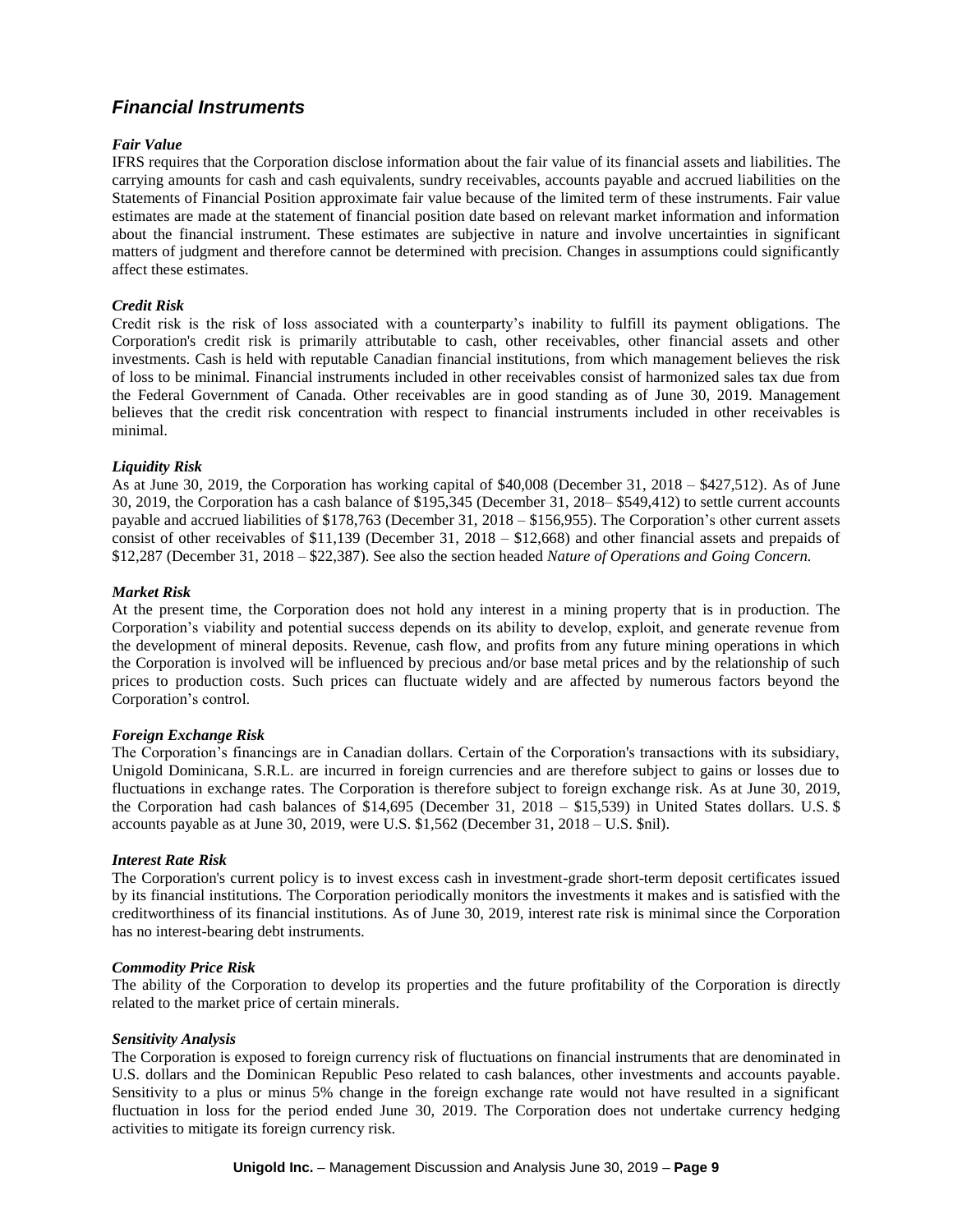#### *Capital Management*

Unigold considers its capital structure to consist of total equity attributable to equity holders of the Corporation. The Corporation manages its capital structure and makes adjustments to it, in order to have the funds available to support is exploration and corporate activities. The Corporation's objective in managing capital is to safeguard its ability to operate as a going concern. The Corporation is in the development stage and as such is dependent on external financing. In order to carry out planned exploration and development, and pay for administrative and operating costs, the Corporation will spend its existing working capital. The Corporation's objective when managing capital is to safeguard the Corporation's ability to continue as a going concern in order to pursue the exploration of its exploration properties and maximize shareholder returns. The Corporation satisfies its capital requirements through careful management of its cash resources and by equity issues, as necessary, based on the prevalent economic conditions of both the industry and the capital markets and the underlying risk characteristics of the related assets. Management reviews its capital management approach on an ongoing basis. The Corporation is not subject to externally imposed capital requirements.

## *Report on Internal Control over Financial Reporting and Disclosure Controls and Procedures*

In connection with Exemption Orders issued in November 2007 by each of the British Columbia Securities Commission and Ontario Securities Commission, the Chief Executive Officer and Chief Financial Officer of the Corporation have filed a Venture Issuer Basic Certificate with respect to the financial information contained in the unaudited, condensed consolidated interim financial statements and the accompanying related MD&A. In contrast to the certificate under National Instrument 52-109 (Certification of Disclosure in Issuer's Annual and Interim Filings) ("NI 52-109"), the Venture Issuer Basic Certificate does not include representations relating to the establishment and maintenance of disclosure controls and procedures and internal control over financial reporting, as defined in NI 52-109. For further information, the reader should refer to the Venture Issuer Basic Certificates filed by the Corporation with the Annual Filings on SEDAR at www.sedar.com. Management believes that based upon the evaluations and actions taken to date, reasonable assurance can be provided that there is no material misstatement of the financial results reported as of June 30, 2019.

## *Outstanding Share Data*

| Details about the Corporation's outstanding common shares as at August 22, 2019 are as follows: |            |  |  |
|-------------------------------------------------------------------------------------------------|------------|--|--|
| Common shares issued and outstanding                                                            | 45.671.309 |  |  |
| Stock options issued to directors, employees, officers and consultants                          | 3,000,000  |  |  |

### *Qualified Person*

The foregoing scientific and technical information has been prepared or reviewed by Wes Hanson, P.Geo., the Chief Operating Officer of the Corporation. He also supervises all work associated with the Corporation's exploration programs in the Dominican Republic. Mr. Hanson is a "qualified person" within the meaning of National Instrument 43-101. W. Lewis P. Geo. and A. San Martin MAusIMM(CP), both employed by Micon have reviewed and approved statements associated with the mineral resource estimates.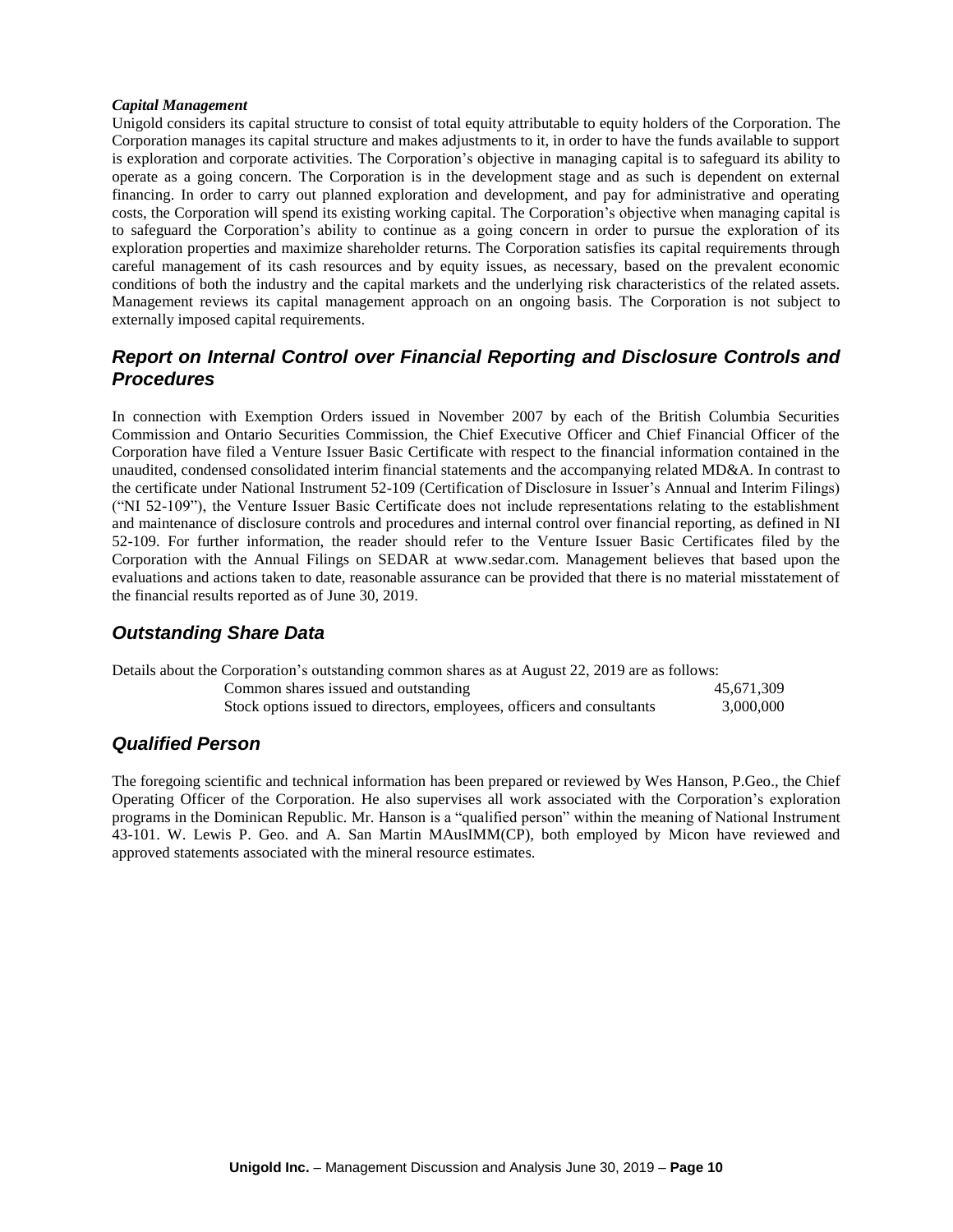# **CONDENSED CONSOLIDATED INTERIM FINANCIAL STATEMENTS**

For the Three and Six Months Ended June 30, 2019 and 2018 Expressed in Canadian Dollars Unaudited

The accompanying unaudited condensed consolidated interim financial statements of Unigold Inc. have been prepared by and are the responsibility of management. Unigold's auditors have not reviewed the unaudited condensed interim financial statements.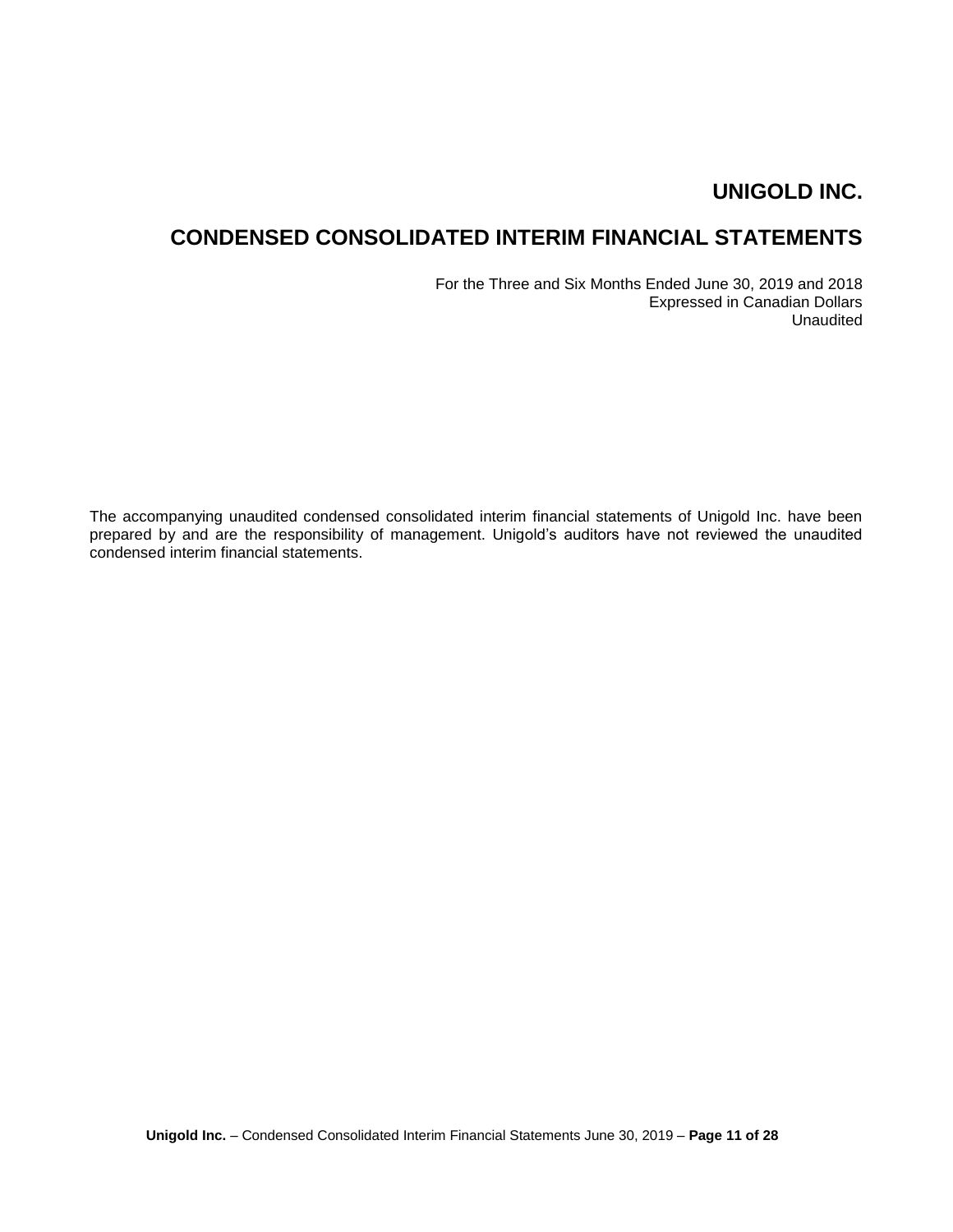# *CONDENSED CONSOLIDATED INTERIM STATEMENTS OF FINANCIAL POSITION*

*(Expressed in Canadian Dollars)*

|                                                              | June 30, 2019                    |                |
|--------------------------------------------------------------|----------------------------------|----------------|
| As at,                                                       | (unaudited)<br>December 31, 2018 |                |
| <b>Assets</b>                                                |                                  |                |
| <b>Current assets</b>                                        |                                  |                |
| Cash                                                         | \$<br>195,345                    | \$<br>549,412  |
| Other receivables                                            | 11,139                           | 12,668         |
| Other financial assets and prepaids                          | 12,287                           | 22,387         |
| Total current assets                                         | 218,771                          | 584,467        |
| <b>Non-current assets</b>                                    |                                  |                |
| Property, plant and equipment (Note 6)                       | 257,728                          | 285,130        |
| Exploration properties (Note 7)                              | 283,747                          | 283,747        |
| Exploration and evaluation assets (Note 7)                   | 40,367,841                       | 40,207,985     |
|                                                              |                                  |                |
| <b>Total assets</b>                                          | \$41,128,087                     | \$41,361,329   |
|                                                              |                                  |                |
| <b>Liabilities</b>                                           |                                  |                |
| <b>Current liabilities</b>                                   |                                  |                |
| Accounts payable and accrued liabilities                     | \$<br>178,763                    | \$<br>156,955  |
| <b>Total liabilities</b>                                     | 178,763                          | 156,955        |
|                                                              |                                  |                |
| Equity attributable to shareholders of the Corporation       |                                  |                |
| Share capital (Note $8(a)$ )                                 | 57,309,839                       | 57,309,839     |
| Reserve for warrants (Note $8(b)$ )                          |                                  | 1,990,736      |
| Reserve for share-based payments ( <i>Note</i> $8(c)$ )      | 708,338                          | 708,338        |
| Accumulated deficit                                          | (17,071,684)                     | (18, 807, 370) |
| Total equity attributable to shareholders of the Corporation | 41,946,493                       | 41,201,543     |
|                                                              |                                  |                |
| <b>Non-controlling interest</b>                              | 2,831                            | 2,831          |
|                                                              |                                  |                |
| <b>Total equity</b>                                          | 41,949,234                       | 41,204,374     |
| <b>Total liabilities and equity</b>                          | \$41,128,087                     | \$41,361,329   |

Nature of operations *(Note 1)* Going concern *(Note 2)* Commitments and contingencies *(Notes 7 and 16)*

Approved on Behalf of the Board:

s/ Joseph Del Campo s/ Joseph Hamilton Director Director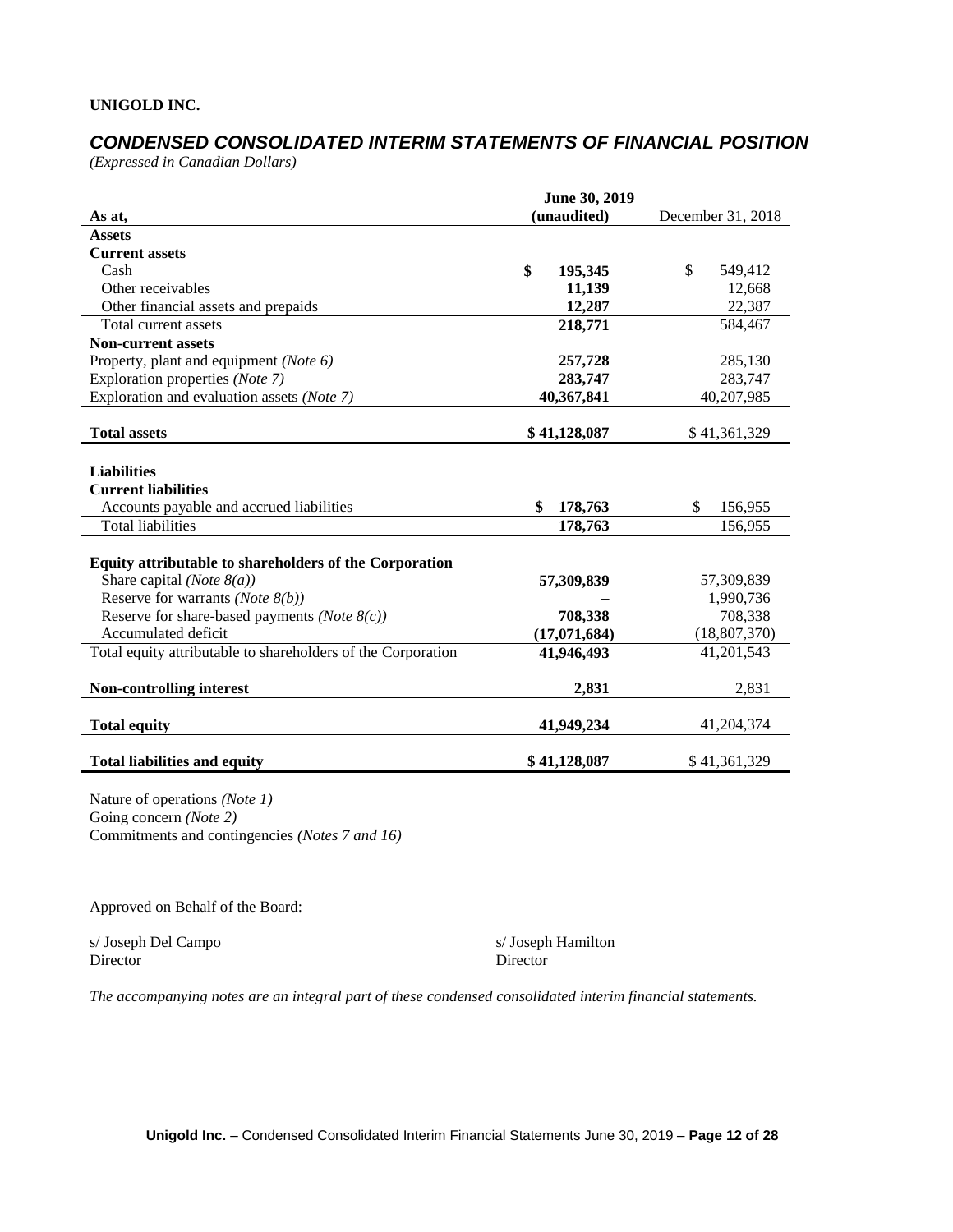# *CONDENSED CONSOLIDATED INTERIM STATEMENTS OF CHANGES IN SHAREHOLDERS' EQUITY*

*(Unaudited-Expressed in Canadian Dollars)*

|                                   |            | Share capital | Other reserves |             |             | Accumulated      | Equity          |
|-----------------------------------|------------|---------------|----------------|-------------|-------------|------------------|-----------------|
|                                   | Number     |               |                | Share-based | Total other | Deficit          | attributable to |
|                                   | of shares  | Amount        | Warrants       | payment     | reserves    |                  | shareholders    |
| <b>Balance, December 31, 2018</b> | 45,671,309 | \$57,309,839  | \$1,990,736    | \$708,338   | \$2,699,074 | \$ (18,807,370)  | \$41,201,543    |
| Net loss for the period           |            |               |                |             |             | (112, 499)       | (112, 499)      |
| <b>Balance March 31, 2019</b>     | 45,671,309 | 57,309,839    | \$1,990,736    | \$708,338   | \$2,699,074 | \$ (18,919,869)  | \$41,089,044    |
| Transfer to deficit on expiry     |            |               | (1,990,736)    |             |             | 1,990,736        |                 |
| Net loss for the period           |            |               |                |             |             | (142, 551)       | (142, 551)      |
| <b>Balance June 30, 2019</b>      | 45,671,309 | \$57,309,839  | \$             | \$708,338   | \$708,338   | \$(17,071,684)   | \$40,946,493    |
|                                   |            |               |                |             |             |                  |                 |
|                                   |            |               |                |             |             |                  |                 |
| Balance, December 31, 2017        | 45,671,309 | \$57,309,839  | \$2,150,859    | \$1,053,061 | \$3,203,920 | \$ (18,701,801)  | \$41,811,958    |
| Transfer to deficit on expiry     |            |               |                | (162,909)   | (162,909)   | 162,909          |                 |
| Net loss for the period           |            |               |                |             |             | (237, 235)       | (237, 235)      |
| <b>Balance March 31, 2018</b>     | 45,671,309 | \$57,309,839  | \$2,150,859    | \$890,152   | \$3,041,011 | \$(18,776,127)   | \$41,574,723    |
| Transfer to deficit on expiry     |            |               | (160, 123)     |             | (160, 123)  | 160,123          |                 |
| Net loss for the period           |            |               |                |             |             | (121, 472)       | (121, 472)      |
| <b>Balance June 30, 2018</b>      | 45,671,309 | \$57,309,839  | \$1,990,736    | \$890,152   | \$2,880,888 | \$(18, 737, 476) | \$41,453,251    |
| Transfer to deficit on expiry     |            |               |                | (132, 117)  | (132, 117)  | 132,117          |                 |
| Net loss for the period           |            |               |                |             |             | (134, 836)       | (134, 836)      |
| <b>Balance September 30, 2018</b> | 45,671,309 | \$57,309,839  | \$1,990,736    | \$758,035   | \$2,748,771 | \$ (18,740,195)  | \$41,318,415    |
| Transfer to deficit on expiry     |            |               |                | (49,697)    | (49,697)    | 49,679           |                 |
| Net loss for the period           |            |               |                |             |             | (116,872)        | (116,8725)      |
| <b>Balance December 31, 2018</b>  | 45,671,309 | \$57,309,839  | \$1,990,736    | \$708,338   | \$2,699,074 | \$ (18,807,370)  | \$41,201,543    |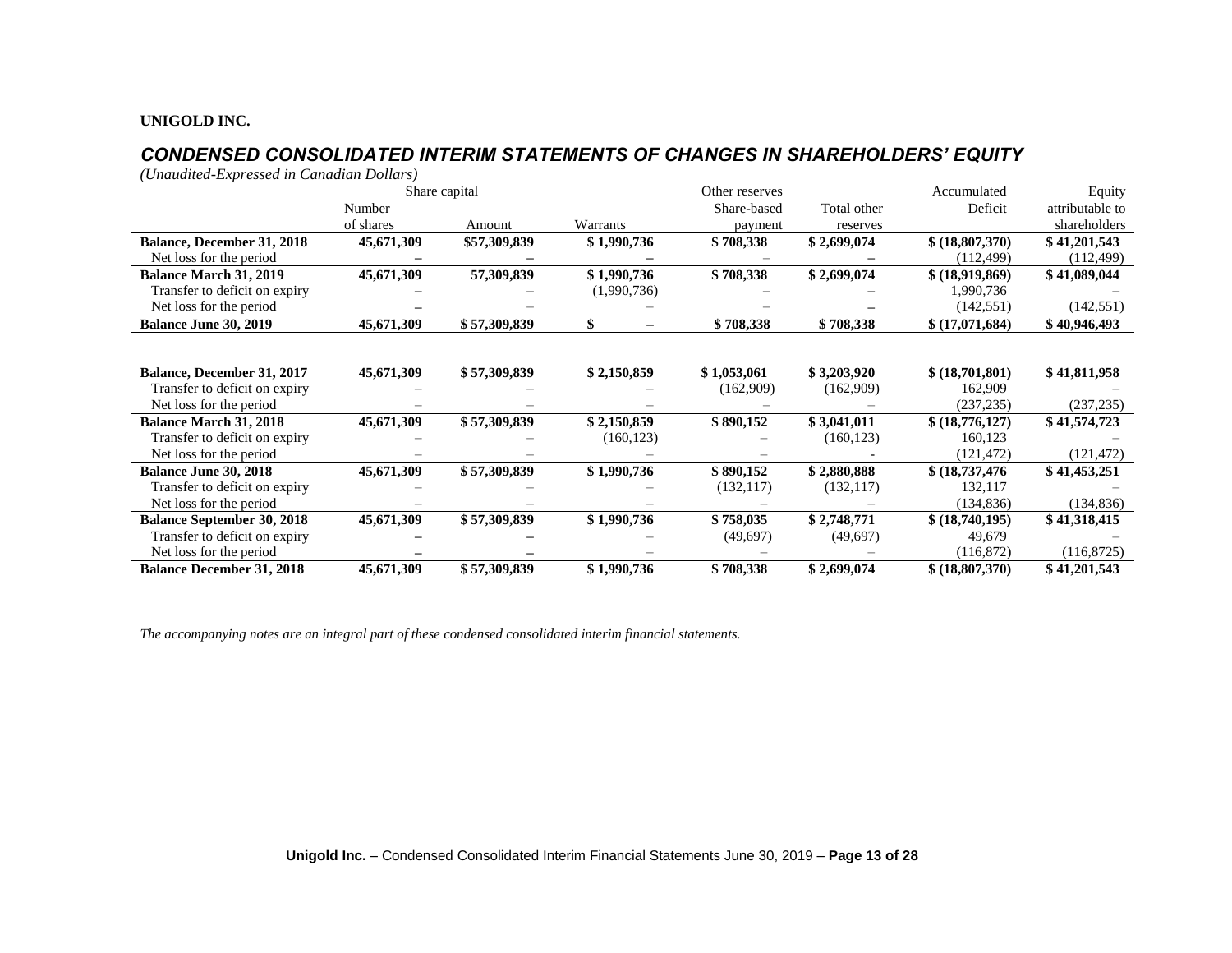# *CONDENSED CONSOLIDATED INTERIM STATEMENTS OF COMPREHENSIVE LOSS*

*(Unaudited-Expressed in Canadian Dollars)* 

|                                                      |               | Three months ended June 30, | Six months ended June 30, |              |  |
|------------------------------------------------------|---------------|-----------------------------|---------------------------|--------------|--|
|                                                      | 2019          | 2018                        | 2019                      | 2018         |  |
| <b>Operating expenses</b>                            |               |                             |                           |              |  |
| Compensation (Note 11)                               | 62,826<br>\$  | \$71,762                    | \$<br>132,659             | \$156,933    |  |
| Professional and consulting fees                     | 23,452        | 17,828                      | 44,028                    | 31,695       |  |
| Travel and business development                      | 3,611         | 2,031                       | 8,460                     | 15,260       |  |
| Listing and shareholder information                  | 11,449        | 8,130                       | 19,628                    | 22,500       |  |
| General and administrative expenses                  | 25,686        | 21,140                      | 36,505                    | 39,147       |  |
| Loss on disposal of property, plant                  |               |                             |                           |              |  |
| and equipment                                        |               |                             |                           | 89,703       |  |
| Foreign exchange (gain) loss                         | 15,529        | (2,101)                     | 13,778                    | 3,393        |  |
| Net loss for the period before the<br>undernoted     | (142, 555)    | (118,790)                   | (255,058)                 | (358, 631)   |  |
| Investment income                                    | 4             | (2,682)                     | 8                         | (76)         |  |
| Total loss and comprehensive loss for<br>the period  | \$ (142, 551) | \$(121, 472)                | \$ (255,050)              | \$ (358,707) |  |
| Net loss per share - basic $\&$ diluted<br>(Note 10) | \$ (0.00)     | \$ (0.00)                   | \$ (0.01)                 | \$ (0.01)    |  |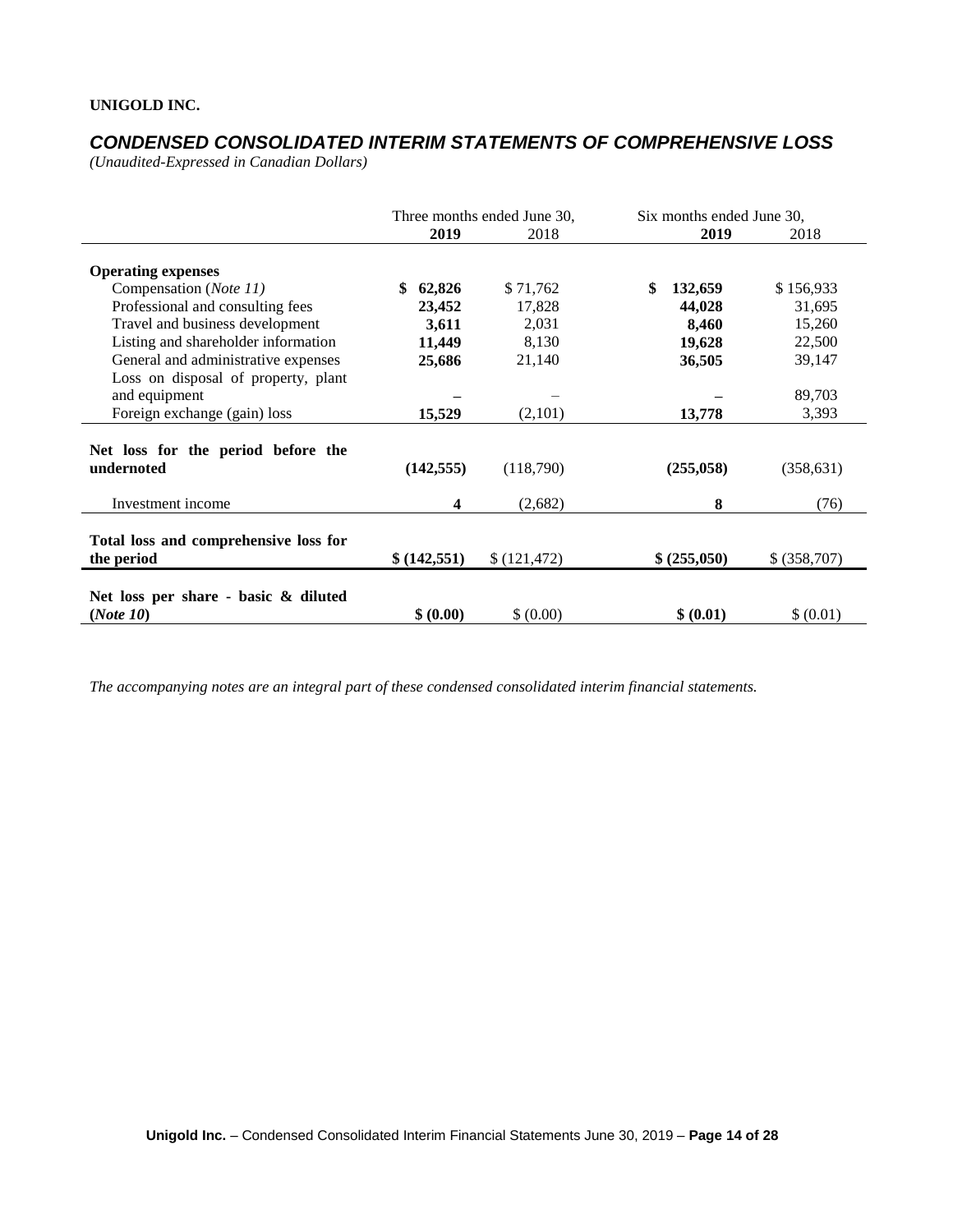# *CONDENSED CONSOLIDATED INTERIM STATEMENTS OF CASH FLOWS*

*(Unaudited-Expressed in Canadian Dollars)* 

| For the six month period ended June 30,          | 2019        | 2018         |
|--------------------------------------------------|-------------|--------------|
|                                                  |             |              |
| <b>Cash flows from operating activities</b>      |             |              |
| Net loss for the period                          | \$(255,050) | \$ (358,707) |
| Adjustments to add/(deduct) non-cash items       |             |              |
| Loss on disposal of property, plant<br>and       |             |              |
| equipment                                        |             | 89,703       |
| Deduct investment income                         | (8)         | (11, 014)    |
|                                                  | (255,058)   | (280,018)    |
| Working capital adjustments                      |             |              |
| Other receivables                                | 1,529       | 15,332       |
| Other financial assets and prepaids              | 10,100      | 10,968       |
| Accounts payable and accrued liabilities         | 21,808      | 18,560       |
| Net cash flows from operating activities         | (221, 621)  | (235, 158)   |
|                                                  |             |              |
| <b>Cash flows from investing activities</b>      |             |              |
| Acquisition of exploration and evaluation assets | (132, 454)  | (178, 783)   |
| Investment income                                | 8           | 11,014       |
| Net cash flows from investing activities         | (132, 446)  | (167,769)    |
|                                                  |             |              |
| <b>Cash flows from financing activities</b>      |             |              |
| Net cash flows from financing activities         |             |              |
|                                                  |             |              |
| Net decrease in cash                             | (354,067)   | (402, 927)   |
|                                                  |             |              |
| Cash, beginning of period                        | 549,412     | 1,453,259    |
| Cash, end of period                              | \$195,345   | \$1,050,332  |

Supplemental information pertaining to cash flows *(Note 13)*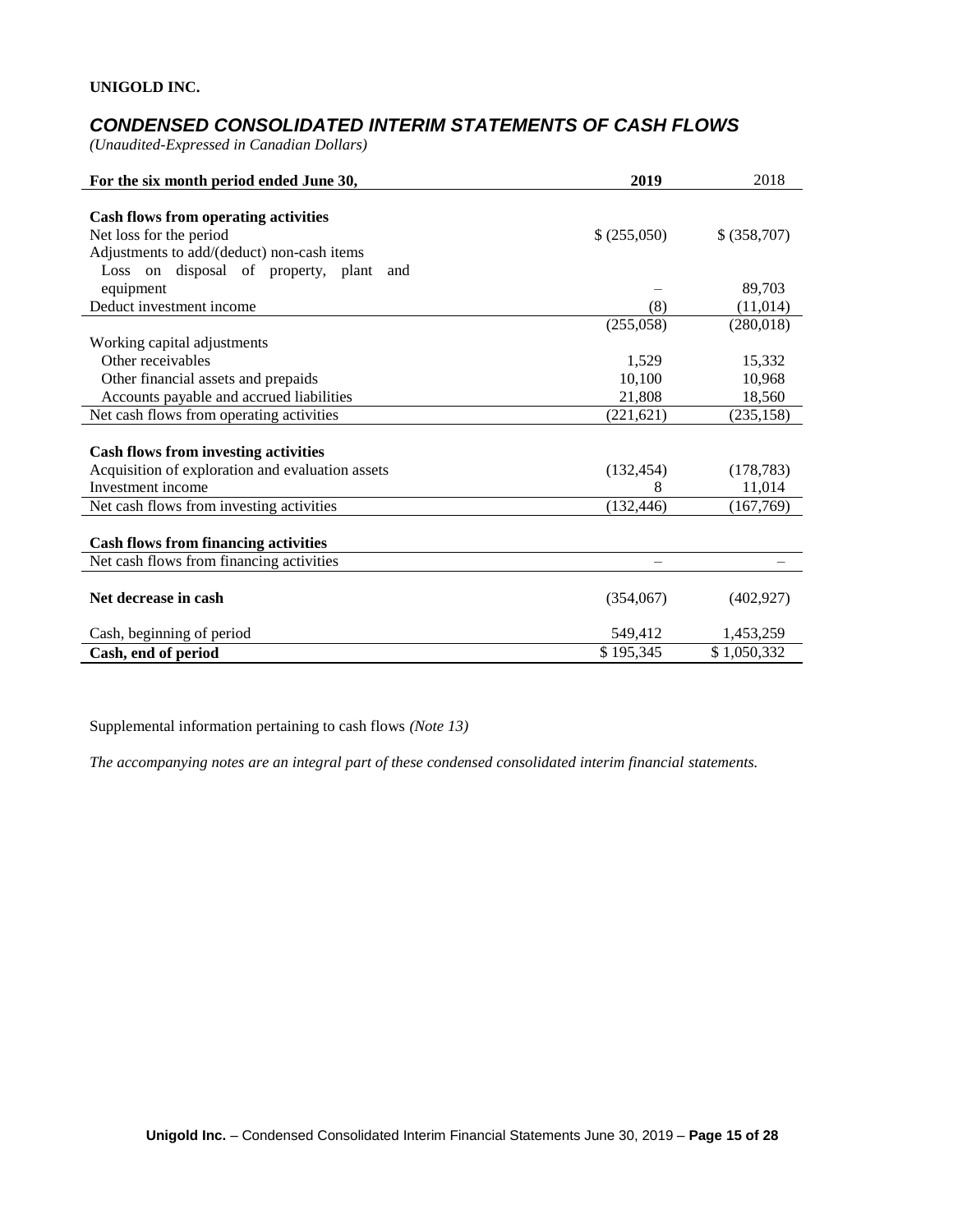## *NOTES TO THE CONDENSED CONSOLIDATED INTERIM FINANCIAL STATEMENTS*

*For the periods ended June 30, 2019 and 2018* Unaudited-Expressed in Canadian dollars unless otherwise stated.

## **1.** *Nature of Operations and Basis of Presentation*

### *Nature of operations*

Unigold Inc. ("Unigold" or the "Corporation") was incorporated pursuant to the Business Corporations Act (Ontario) on May 9, 1990. The Corporation's executive office is located at 44 Victoria Street, Suite 1102, Toronto, Ontario M5C 1Y2.

Unigold is in the process of exploring its property in the Dominican Republic.

### *Basis of presentation*

These condensed consolidated interim financial statements include the accounts of the Corporation, and its wholly owned subsidiary, Unigold Resources Inc., which is incorporated in Canada under the Canada Business Corporations Act, and its 97% owned subsidiary, Unigold Dominicana, S.R.L., which is incorporated in the Dominican Republic. All material intercompany balances and transactions have been eliminated.

## *2. Going Concern*

These condensed consolidated interim financial statements have been prepared on a going concern basis. The going concern basis of presentation assumes that the Corporation will continue in operation for the foreseeable future and be able to realize its assets and discharge its liabilities and commitments in the normal course of business. Because of continuing operating losses, the Corporation's continuance as a going concern is dependent upon its ability to obtain adequate financing or to reach profitable levels of operation. Management feels that there is a material uncertainty, which causes significant doubt about the Corporation's ability to continue as a going concern. To address its financing requirements, the Corporation will seek financing through measures that may include joint venture agreements, debt and equity financings, asset sales, and rights offerings to existing shareholders.

It is not possible to predict whether financing efforts will be successful or if Unigold will attain profitable levels of operation. These condensed consolidated interim financial statements do not include any adjustments to the carrying values of assets and liabilities and the reported expenses and statement of financial position classification that would be necessary should the Corporation be unable to continue as a going concern and therefore be required to realize its assets and liquidate its liabilities and commitments in other than the normal course of business and at amounts different from those in the accompany consolidated financial statements. These adjustments could be material.

Subsequent to the quarter end, Unigold announced a non-brokered private placement of up to 15,000,000 units of the Corporation at a price of \$0.10 per Unit for gross proceeds of up to \$1,500,000. Each Unit will consist of one common share of the Company and one-half common share purchase warrant.

# *3. Measurement Uncertainty*

The business of mining and exploring for minerals involves a high degree of risk and there can be no assurance that current exploration programs will result in profitable mining operations. The recoverability of the carrying value of exploration properties and exploration and evaluation assets, and the Corporation's continued existence is dependent upon the preservation of its interest in the underlying properties, the discovery of economically recoverable reserves, the achievement of profitable operations, or the ability of the Corporation to raise alternative financing, if necessary, or alternatively upon the Corporation's ability to dispose of its interests on an advantageous basis. Changes in future conditions could require material write-downs of the carrying values. All of the Corporation's exploration properties are located outside of Canada and are subject to the risk of foreign investment, including increases in taxes and royalties, renegotiation of contracts, currency exchange fluctuations and political uncertainty.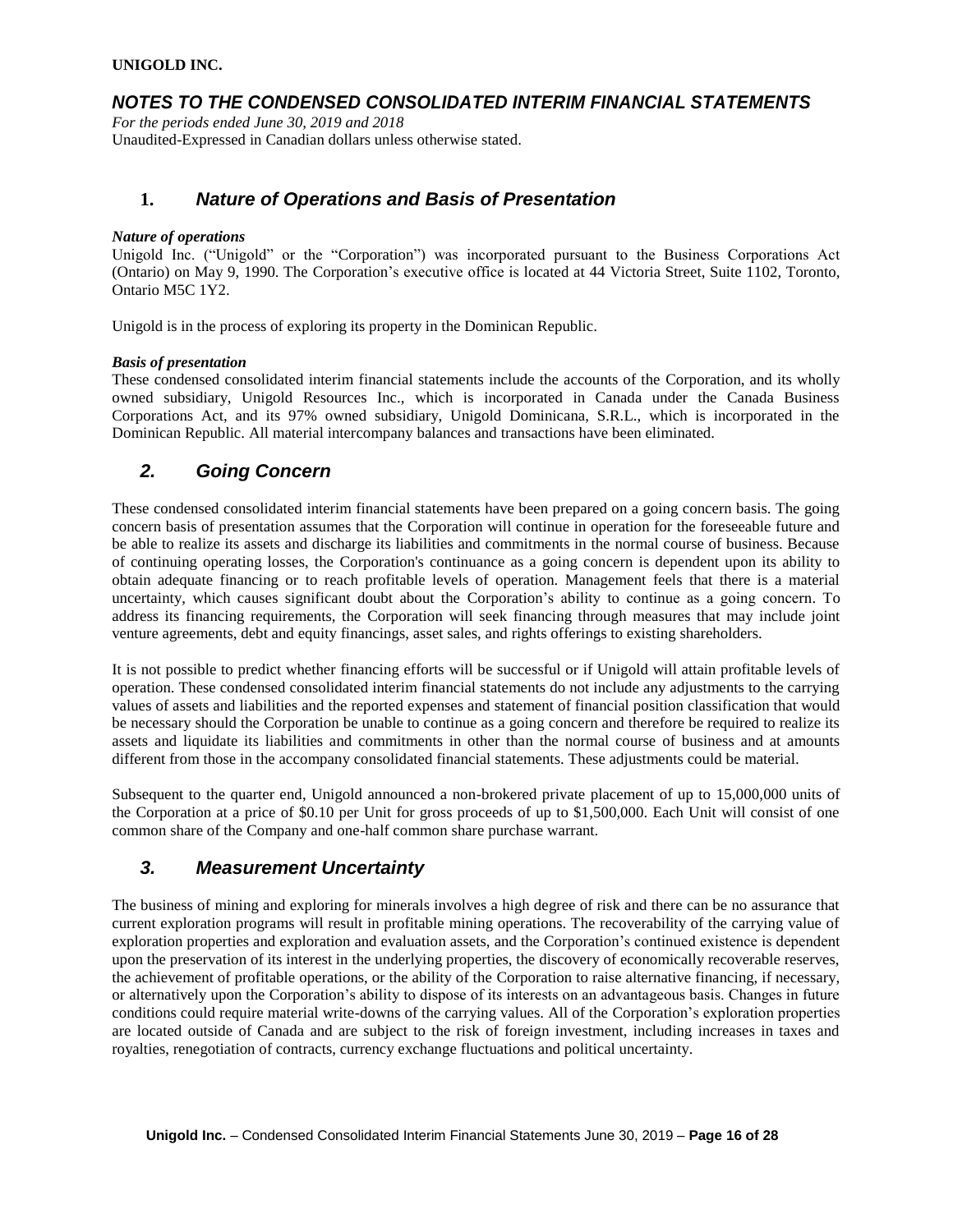## *NOTES TO THE CONDENSED CONSOLIDATED INTERIM FINANCIAL STATEMENTS*

*For the periods ended June 30, 2019 and 2018* Unaudited-Expressed in Canadian dollars unless otherwise stated.

Although the Corporation has taken steps to verify title to the properties on which it is conducting exploration and in which it has an interest, in accordance with industry standards for the current state of exploration of such properties, these procedures do not guarantee the Corporation's title. Property title may be subject to unregistered prior agreements and non-compliance with regulatory and environmental requirements.

# *4. Summary of Significant Accounting Policies*

### **(a) Statement of compliance**

These condensed consolidated interim financial statements, including comparatives, have been prepared in accordance with International Accounting Standard ("IAS") 34 *Interim Financial Reporting* using the accounting policies consistent with International Financial Reporting Standards ("IFRS") as issued by the International Accounting Standards Board. These condensed consolidated interim financial statements have been prepared on the basis of and using accounting policies, methods of computation and presentation consistent with those applied in Unigold's 2018 Consolidated Annual Financial Statements. The accounting policies applied in these condensed consolidated interim financial statements are based on IFRS issued and outstanding as of August 22, 2019, the date the Audit Committee approved these statements. Any subsequent changes to IFRS that are given effect in the Corporation's annual consolidated financial statements for the year ending December 31, 2018, could result in restatement of these condensed consolidated interim financial statements, including the transition adjustments recognized on change-over to IFRS.

The preparation of financial statements in accordance with IAS 34 requires the use of certain critical accounting estimates. It also requires management to exercise judgement in applying the Corporation's accounting policies. See *Note 5*.

### **(b) Basis of preparation**

The condensed consolidated interim financial statements are presented in Canadian dollars. The financial statements are prepared on the historical cost basis. In addition, these financial statements are prepared using the accrual basis of accounting except for cash flow information.

### **(c) Accounting standards and interpretations issued but not yet adopted**

Certain pronouncements were issued by the IASB or the IFRIC that are mandatory for accounting periods on or after January 1, 2019 or later periods. Many are not applicable or do not have a significant impact to the Corporation and have been excluded. The following have not yet been adopted and are being evaluated to determine their impact on the Corporation.

IAS 1 – Presentation of Financial Statements ("IAS 1") and IAS 8 – Accounting Policies, Changes in Accounting Estimates and Errors ("IAS 8") were amended in October 2018 to refine the definition of materiality and clarify its characteristics. The revised definition focuses on the idea that information is material if omitting, misstating or obscuring it could reasonably be expected to influence decisions that the primary users of general purpose financial statements make on the basis of those financial statements. The amendments are effective for annual reporting periods beginning on or after January 1, 2020. Earlier adoption is permitted.

### **(d) Accounting policies**

The accounting policies applied by the Corporation in these condensed consolidated interim financial statements are the same as those applied to the Corporation's annual consolidated financial statements for the year ended December 31, 2018, and the corresponding interim reporting period. *Note 4* to those annual statements describes the significant accounting policies used by the Corporation. These interim financial statements do not include all the notes of the type normally included in an annual financial report and therefore should be read in conjunction with the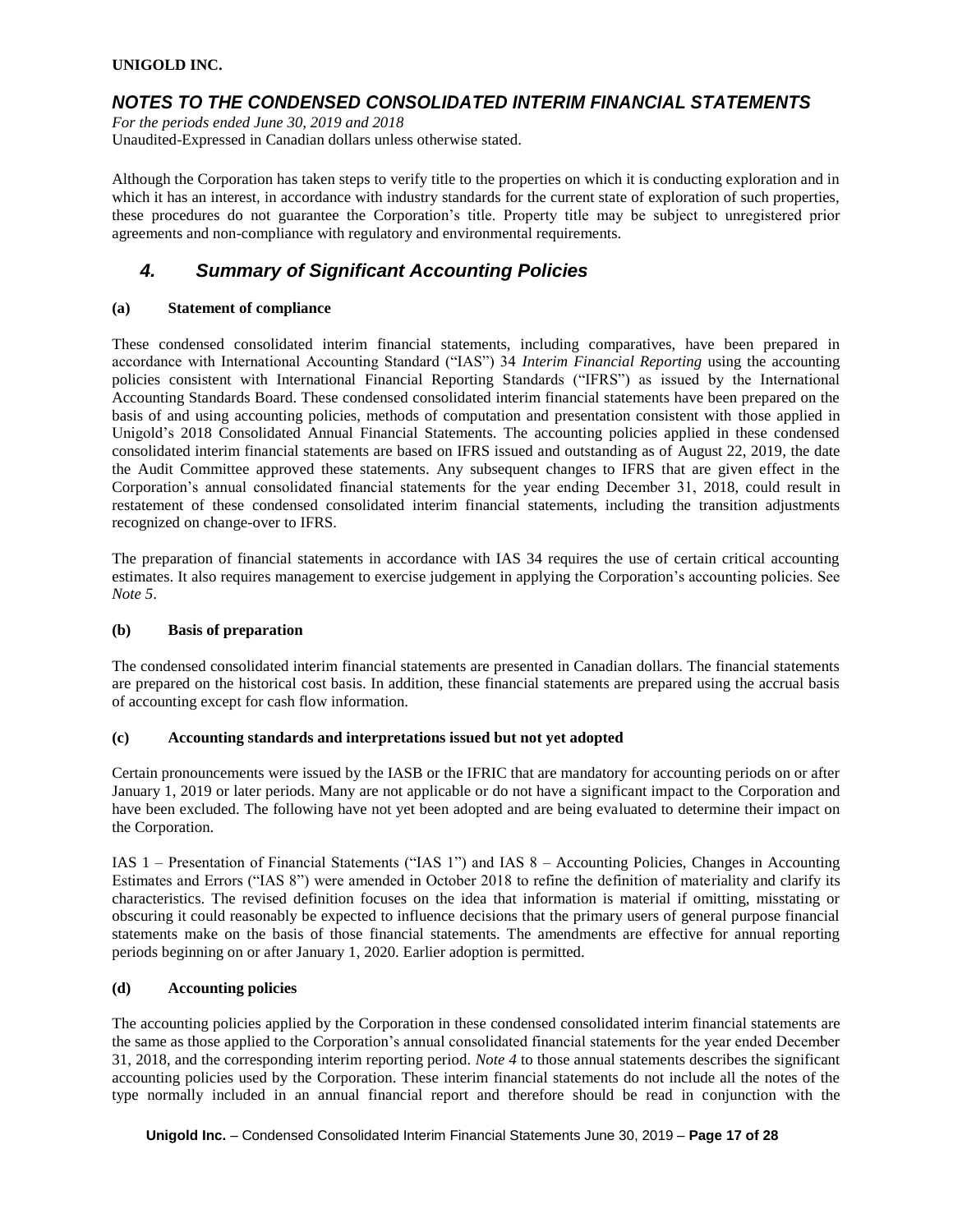## *NOTES TO THE CONDENSED CONSOLIDATED INTERIM FINANCIAL STATEMENTS*

*For the periods ended June 30, 2019 and 2018*

Unaudited-Expressed in Canadian dollars unless otherwise stated.

Corporation's annual consolidated financial statements for the year ended December 31, 2018, as they provide an update of previously reported information.

# *5. Significant Accounting Judgments and Estimates*

The preparation of these condensed consolidated interim financial statements requires management to make estimates and assumptions that affect the reported amounts of assets and liabilities at the date of the financial statements and reported amounts of expenses during the reporting period. Actual outcomes could differ from these estimates. The condensed consolidated interim financial statements include estimates which, by their nature, are uncertain. The impacts of such estimates are pervasive throughout the consolidated financial statements, and may require accounting adjustments based on future occurrences. Revisions to accounting estimates are recognized in the period in which the estimate is revised and the revision affects both current and future periods.

Significant assumptions about the future and other sources of estimation uncertainty that management has made at the statement of financial position date, that could result in a material adjustment to the carrying amounts of assets and liabilities, in the event that actual results differ from assumptions made, relate to, but are not limited to, the following:

- i. the recoverability of exploration properties and exploration and evaluation assets which are included in the condensed consolidated interim statement of financial position;
- ii. the inputs used in accounting for valuation of warrants and options which are included in the condensed consolidated interim statement of financial position;
- iii. the inputs used in accounting for share-based compensation expense in the condensed consolidated interim statement of comprehensive loss;
- iv. the nil provision for asset retirement obligations which is included in the condensed consolidated interim statement of financial position;
- v. the estimated useful life of property, plant and equipment; and
- vi. the existence and estimated amount of contingencies (*Note 16*).

# *6. Property, Plant and Equipment*

Vehicles, field equipment, and camp and buildings relate to the Corporation's exploration activities. During the six month period ended June 30, 2019, \$27,402 (2018 – \$36,420) of amortization was capitalized to exploration and evaluation assets.

|                              |                          | Computer  |                 | Field       | Camp<br>and |             |
|------------------------------|--------------------------|-----------|-----------------|-------------|-------------|-------------|
| Cost                         | Land                     | equipment | <b>Vehicles</b> | equipment   | buildings   | Total       |
|                              |                          |           |                 |             |             |             |
| Balance December 31, 2017    | \$13.771                 | \$113,749 | \$51,757        | \$1.396,042 | \$328,645   | \$1,903,964 |
| Disposal/transfer            | $\overline{\phantom{m}}$ | (113,749) |                 | (594, 044)  |             | (707, 793)  |
| Balance December 31, 2018    | \$13.771                 | \$        | \$51,757        | \$801,998   | \$328,645   | \$1,196,171 |
| Balance March 31, 2019       | \$13.771                 | \$        | \$51,757        | \$801,998   | \$328,645   | \$1,196,171 |
| <b>Balance June 30, 2019</b> | \$13,771                 | \$        | \$51,757        | \$801,998   | \$328,645   | \$1,196,171 |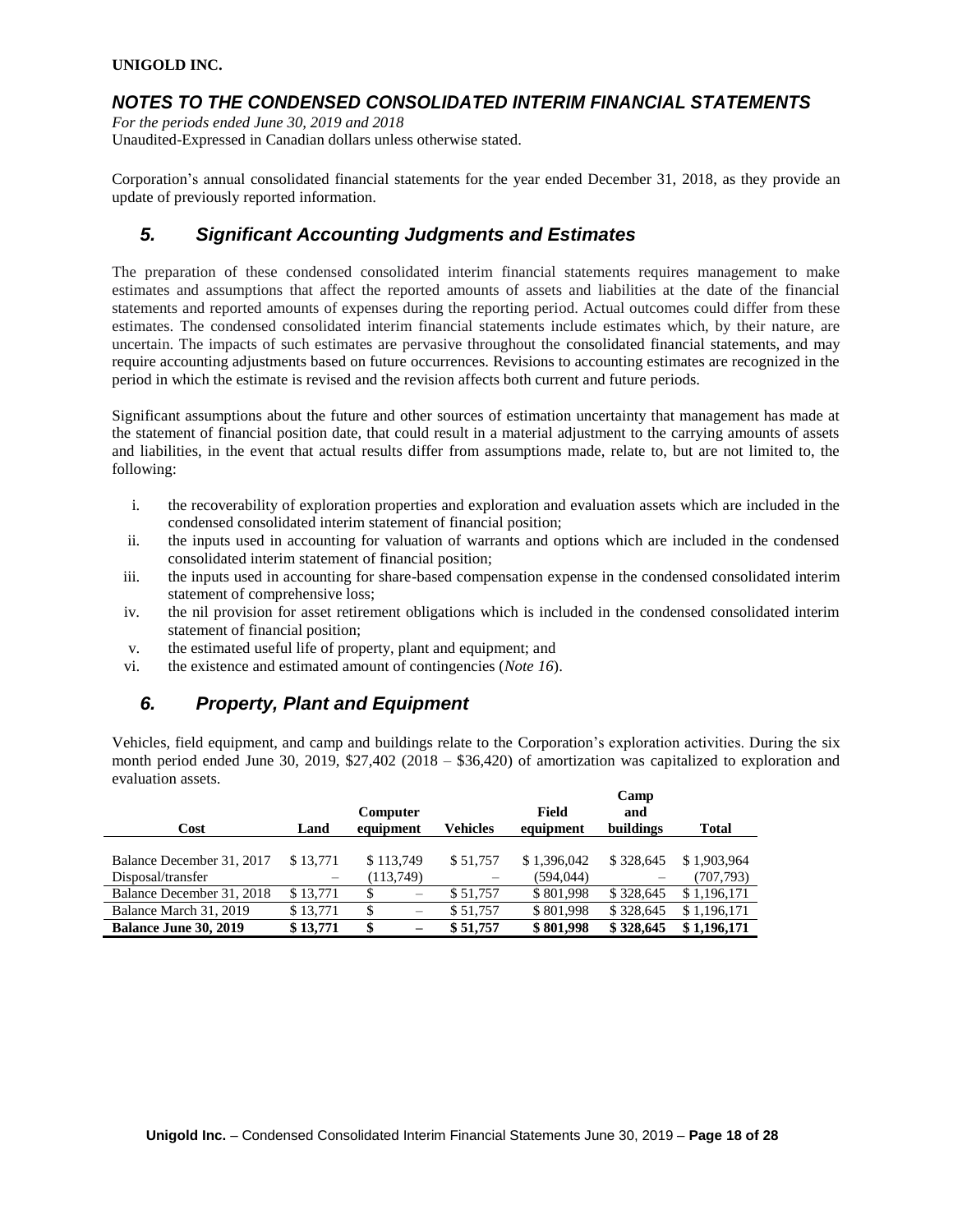# *NOTES TO THE CONDENSED CONSOLIDATED INTERIM FINANCIAL STATEMENTS*

*For the periods ended June 30, 2019 and 2018*

Unaudited-Expressed in Canadian dollars unless otherwise stated.

| <b>Amortization and</b>      |      |                          | <b>Computer</b> |                          |                 | <b>Field</b> | Camp<br>and |               |
|------------------------------|------|--------------------------|-----------------|--------------------------|-----------------|--------------|-------------|---------------|
| <i>impairment</i>            | Land |                          | equipment       |                          | <b>Vehicles</b> | equipment    | buildings   | <b>Total</b>  |
| Balance December 31, 2017    | \$   | $\overline{\phantom{m}}$ |                 | \$95,017                 | \$44,170        | \$1,089,051  | \$232,103   | \$1,460,341   |
| Amortization                 |      |                          |                 |                          | 2.276           | 47.204       | 19.310      | 68,790        |
| Disposals/transfer           |      |                          |                 | (95,017)                 |                 | (523,073)    |             | (618,090)     |
| Balance December 31, 2018    | \$   |                          | \$              | -                        | \$46,446        | \$613,182    | \$251.413   | \$911,041     |
| Amortization                 |      |                          |                 |                          | 398             | 9.441        | 4.672       | 14,511        |
| Balance March 31, 2019       | \$   | $\overline{\phantom{0}}$ | S               | $\overline{\phantom{0}}$ | \$46,844        | \$622.623    | \$256,085   | \$925,552     |
| Amortization                 | \$   |                          | \$.             |                          | 398             | 9.441        | 3.052       | 12,891        |
| <b>Balance June 30, 2019</b> | \$   |                          | \$              |                          | \$47,242        | \$632,064    | \$259,137   | 925,553<br>\$ |

|                      |          |           |                          |          |           | Camp      |              |
|----------------------|----------|-----------|--------------------------|----------|-----------|-----------|--------------|
|                      |          | Computer  |                          |          | Field     | and       | <b>Total</b> |
|                      | Land     | equipment |                          | Vehicles | equipment | buildings |              |
|                      |          |           |                          |          |           |           |              |
| At December 31, 2018 | \$13,771 |           | $\overline{\phantom{m}}$ | \$5.311  | \$188,816 | \$77.232  | \$285,130    |
| At March 31, 2019    | 13,771   |           | $\qquad \qquad$          | 4.913    | 179.375   | 72,560    | 270,619      |
| At June 30, 2019     | 13.771   |           |                          | 4.515    | 169,934   | 69.508    | 257,728      |

# *7. Exploration Properties and Exploration and Evaluation Assets*

Exploration properties and deferred exploration and evaluation costs consist of the following:

|                                   | <b>Balance</b> |                          | Balance      |           | <b>Balance</b>  |
|-----------------------------------|----------------|--------------------------|--------------|-----------|-----------------|
|                                   | December 31.   | 2018                     | December     | 2019      | <b>June 30,</b> |
|                                   | 2017           | Additions                | 31, 2018     | Additions | 2019            |
| Exploration property interests    | \$283,747      | $\overline{\phantom{0}}$ | \$283,747    |           | \$283,747       |
|                                   |                |                          |              |           |                 |
| Exploration and evaluation assets | \$39,610,247   | \$597.738                | \$40,207,985 | \$159.856 | \$40,367,841    |

### **Neita**

The Corporation owns 100% of the exploration rights for gold, silver, copper, zinc and all associated minerals on the Neita Property in the northwestern Dominican Republic, as well as a sole and exclusive option for the commercial mining of the mineral deposits.

During the six month period ended June 30, 2019, \$27,402 (2018 – \$36,420) of amortization was capitalized to exploration and evaluation assets.

# *8. Equity Attributable to Equity Holders of the Corporation*

### **(a) Common shares**

*Authorized, issued and outstanding shares*

Common shares, no par value, authorized unlimited number of shares, issued and outstanding were 45,671,309 shares as at June 30, 2019 (December 31, 2018 – 45,671,309).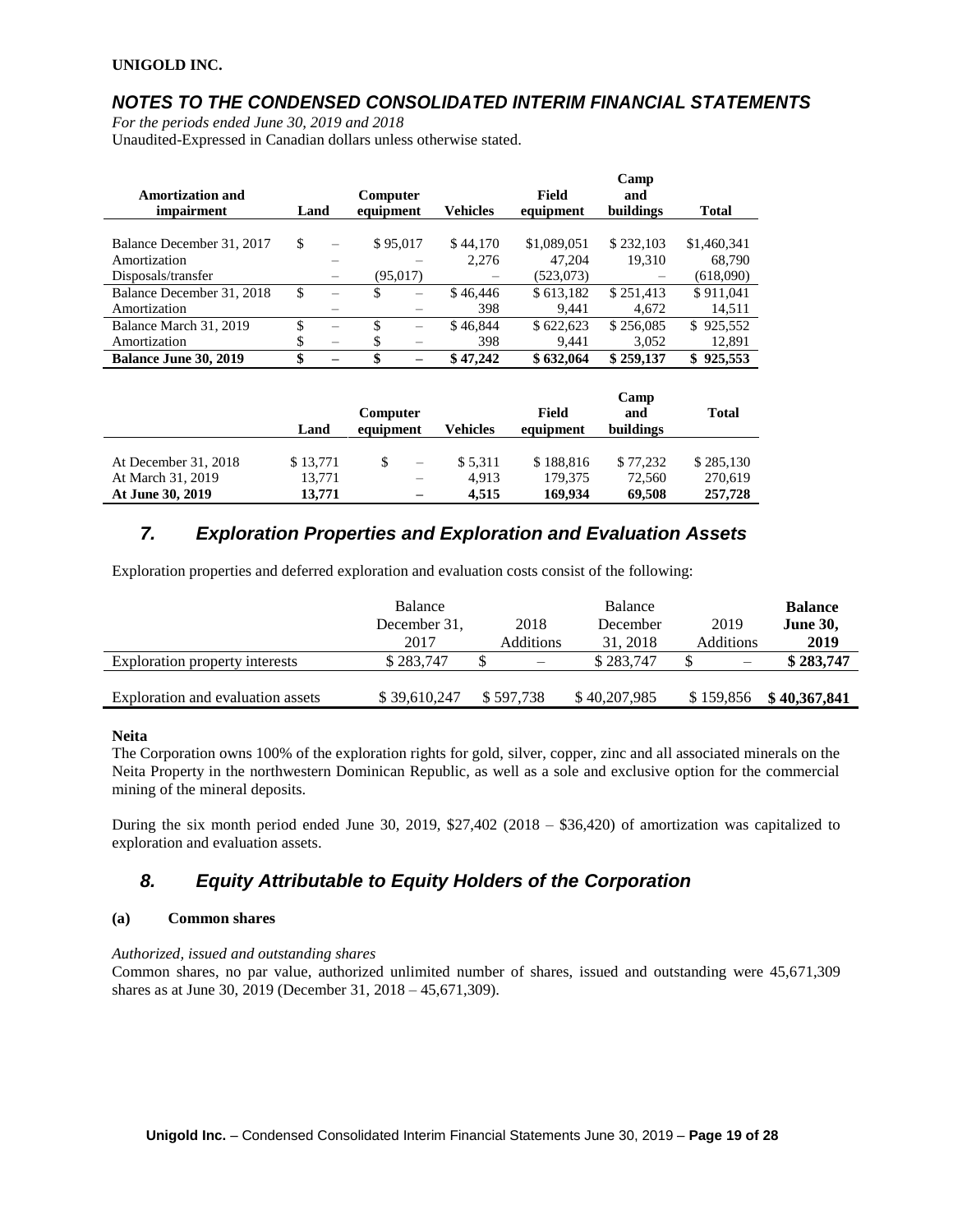## *NOTES TO THE CONDENSED CONSOLIDATED INTERIM FINANCIAL STATEMENTS*

*For the periods ended June 30, 2019 and 2018* Unaudited-Expressed in Canadian dollars unless otherwise stated.

|                              | <b>Number of shares</b> |            |
|------------------------------|-------------------------|------------|
| Balance December 31, 2017    | 45,621,309              | 57.299.940 |
| Balance March 31, 2018       | 45,621,309              | 57.299.940 |
| Balance June 30, 2018        | 45,621,309              | 57,299,940 |
| Balance September 30, 2018   | 45,671,309              | 57,309,839 |
| Balance December 31, 2018    | 45,671,309              | 57,309,839 |
| Balance March 31, 2019       | 45,671,309              | 57,309,839 |
| <b>Balance June 30, 2019</b> | 45,671,309              | 57,309,839 |

#### **(b) Reserve for warrants**

A summary of share purchase warrants outstanding and changes during the periods indicated is presented below:

|                              | Number of<br><b>Warrants</b> | Weighted average<br>exercise price \$ | Weighted average<br>grant date fair value \$ |
|------------------------------|------------------------------|---------------------------------------|----------------------------------------------|
| Balance December 30, 2017    | 17,120,000                   | 0.44                                  | 2,150,859                                    |
| Balance March 31, 2018       | 17,120,000                   | 0.44                                  | 2,150,859                                    |
| Expired                      | (1,120,000)                  | 0.30                                  | (160, 123)                                   |
| Balance June 30, 2018        | 16,000,000                   | 0.45                                  | 1,990,736                                    |
| Balance September 30, 2018   | 16,000,000                   | 0.45                                  | 1,990,736                                    |
| Balance December 31, 2018    | 16,000,000                   | 0.45                                  | 1,990,736                                    |
| Balance March 31, 2019       | 16,000,000                   | 0.45                                  | 1,990,736                                    |
| Expired                      | 16,000,000                   | 0.45                                  | (1,990,736)                                  |
| <b>Balance June 30, 2019</b> |                              |                                       |                                              |

As a result of the private placement financing in May 2016, the Corporation issued 16,000,000 warrants. The warrants expired unexercised.

The fair value of the warrants issued in the 2016 private placement was estimated at the date of grant using the Black-Scholes option-pricing model with the following assumptions:

| Expected life            | 2 years |
|--------------------------|---------|
| Expected volatility      | 245 %   |
| Risk-free rate           | 0.63%   |
| Expected annual dividend | Nil     |
| Grant date fair value    | \$0.124 |

At June 30, 2019 and December 31, 2018 the Corporation had warrants issued as follows.

|                 | 2019               |                         |                 |                  |                    |
|-----------------|--------------------|-------------------------|-----------------|------------------|--------------------|
|                 |                    | Weighted                |                 |                  |                    |
|                 |                    | Average                 |                 | Average          |                    |
|                 | Number of          | <b>Remaining</b>        | Number of       | Remaining        |                    |
| <b>Exercise</b> | <b>Warrants</b>    | <b>Contractual Life</b> | <b>Warrants</b> | Contractual Life |                    |
| Price           | <b>Outstanding</b> | - Years                 | Outstanding     | - Years          | <b>Expiry Date</b> |
|                 |                    |                         | 16,000,000      | 0.5              | May 25, 2019       |

#### **(c) Reserve for share-based payment**

A summary of share-based payment reserve activity during the periods indicated is presented below:

**Unigold Inc.** – Condensed Consolidated Interim Financial Statements June 30, 2019 – **Page 20 of 28**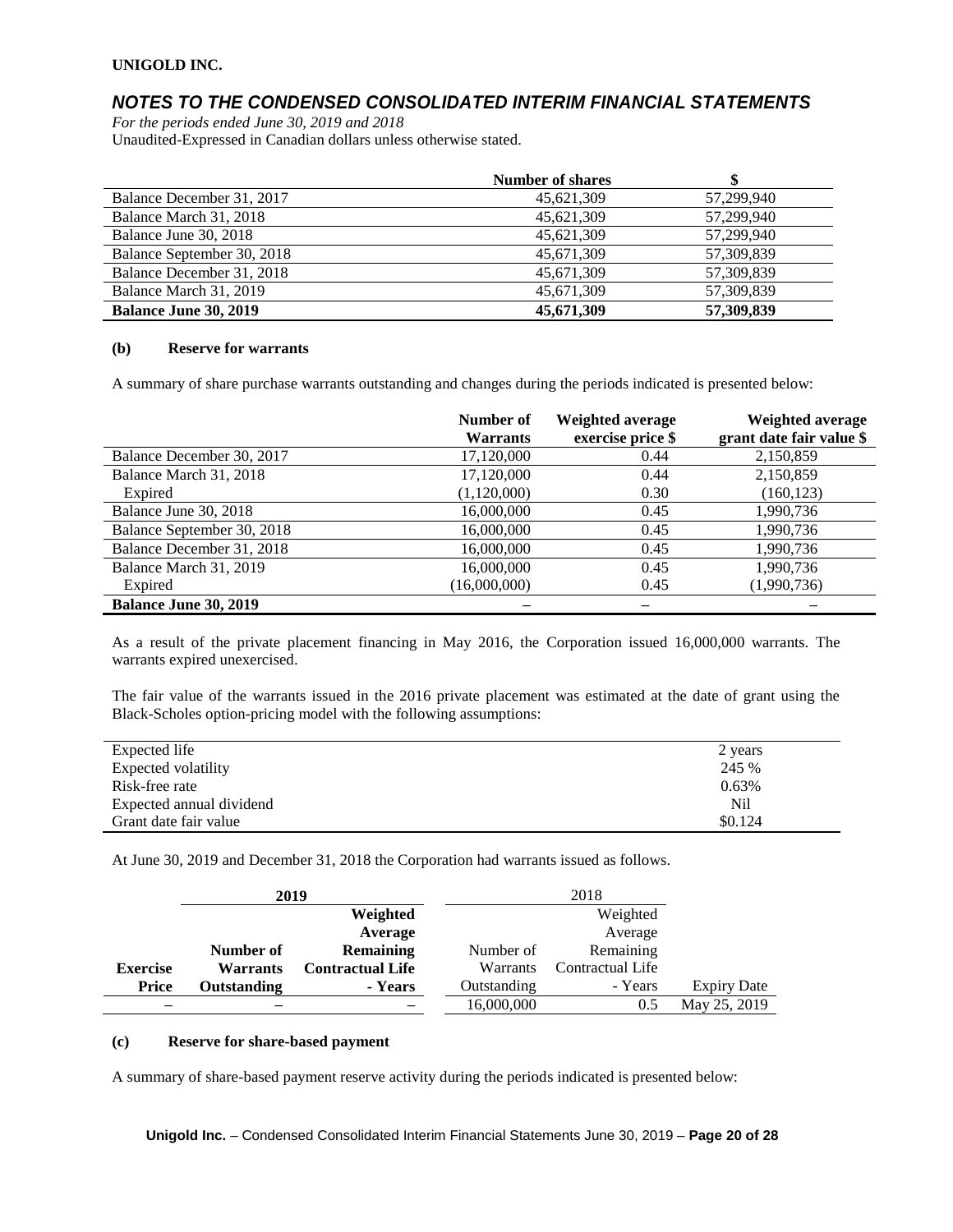## *NOTES TO THE CONDENSED CONSOLIDATED INTERIM FINANCIAL STATEMENTS*

*For the periods ended June 30, 2019 and 2018* Unaudited-Expressed in Canadian dollars unless otherwise stated.

|                                            | \$         |
|--------------------------------------------|------------|
| Balance December 31, 2017                  | 1,053,061  |
| Expired/forfeited – transferred to deficit | (162,909)  |
| Balance March 31, 2018                     | 890,152    |
| Balance June 30, 2018                      | 890,152    |
| Expired/forfeited - transferred to deficit | (132, 117) |
| Balance September 30, 2018                 | 758,035    |
| Expired/forfeited – transferred to deficit | (49, 697)  |
| Balance December 31, 2018                  | 708,338    |
| Balance March 31, 2019                     | 708,338    |
| <b>Balance June 30, 2019</b>               | 708,338    |

## *9. Share - Based Payment – Employee Stock Option Plan*

The Corporation has a stock option plan (the "Plan"), the purpose of which is to attract, retain and motivate management, staff and consultants by providing them with the opportunity, through share options, to acquire a proprietary interest in the Corporation and benefit from its growth. The maximum number of options to be issued under the Plan shall not exceed 10% of the total number of common shares issued and outstanding. The options are non-transferable and may be granted for a term not exceeding five years. The exercise price of the options shall be determined by the board of directors on the basis of the market price of the common shares, subject to all applicable regulatory requirements.

A summary of the Plan activity during the periods indicated is presented below:

|                              | <b>Number</b> | Weighted average exercise price \$ |
|------------------------------|---------------|------------------------------------|
| Balance December 31, 2017    | 3,490,000     | 0.37                               |
| Expired/forfeited            | (75,000)      | (2.80)                             |
| Balance March 31, 2018       | 3,415,000     | 0.32                               |
| Balance June 30, 2018        | 3,415,000     | 0.32                               |
| Expired/forfeited            | (315,000)     | (0.30)                             |
| Balance September 30, 2018   | 3,100,000     | 0.25                               |
| Expired/forfeited            | (100,000)     | (0.50)                             |
| Balance December 31, 2018    | 3,000,000     | 0.24                               |
| Balance March 31, 2019       | 3,000,000     | 0.24                               |
| <b>Balance June 30, 2019</b> | 3,000,000     | 0.24                               |

As at June 30, 2019 the Corporation had stock options issued to directors, officers, employees and consultants of the Corporation as follows:

|                 | Number of      | <b>Weighted Average</b>      | Number of          |                    |
|-----------------|----------------|------------------------------|--------------------|--------------------|
| <b>Exercise</b> | <b>Options</b> | <b>Remaining Contractual</b> | <b>Options</b>     |                    |
| Price           | Outstanding    | Life – Years                 | <b>Exercisable</b> | <b>Expiry Date</b> |
| \$0.10          | 1,350,000      |                              | 1,350,000          | Sep.30, 2020       |
| \$0.35          | 1,650,000      | 1.9                          | 1,650,000          | June 22, 2021      |
| \$0.24          | 3,000,000      | 1.6                          | 3,000,000          |                    |

As at June 30, there are 1,567,131 options available for grant (December 31, 2018 – 1,567,131). During the quarter ended June 30, 2019, share-based payment expense of \$nil was recorded (2018– \$nil). In addition, \$nil (2018– \$nil) was capitalized to exploration and evaluation assets. The weighted average exercise price of stock options exercisable as at June 30, 2019, is \$0.24 (December 31, 2018 – \$0.24).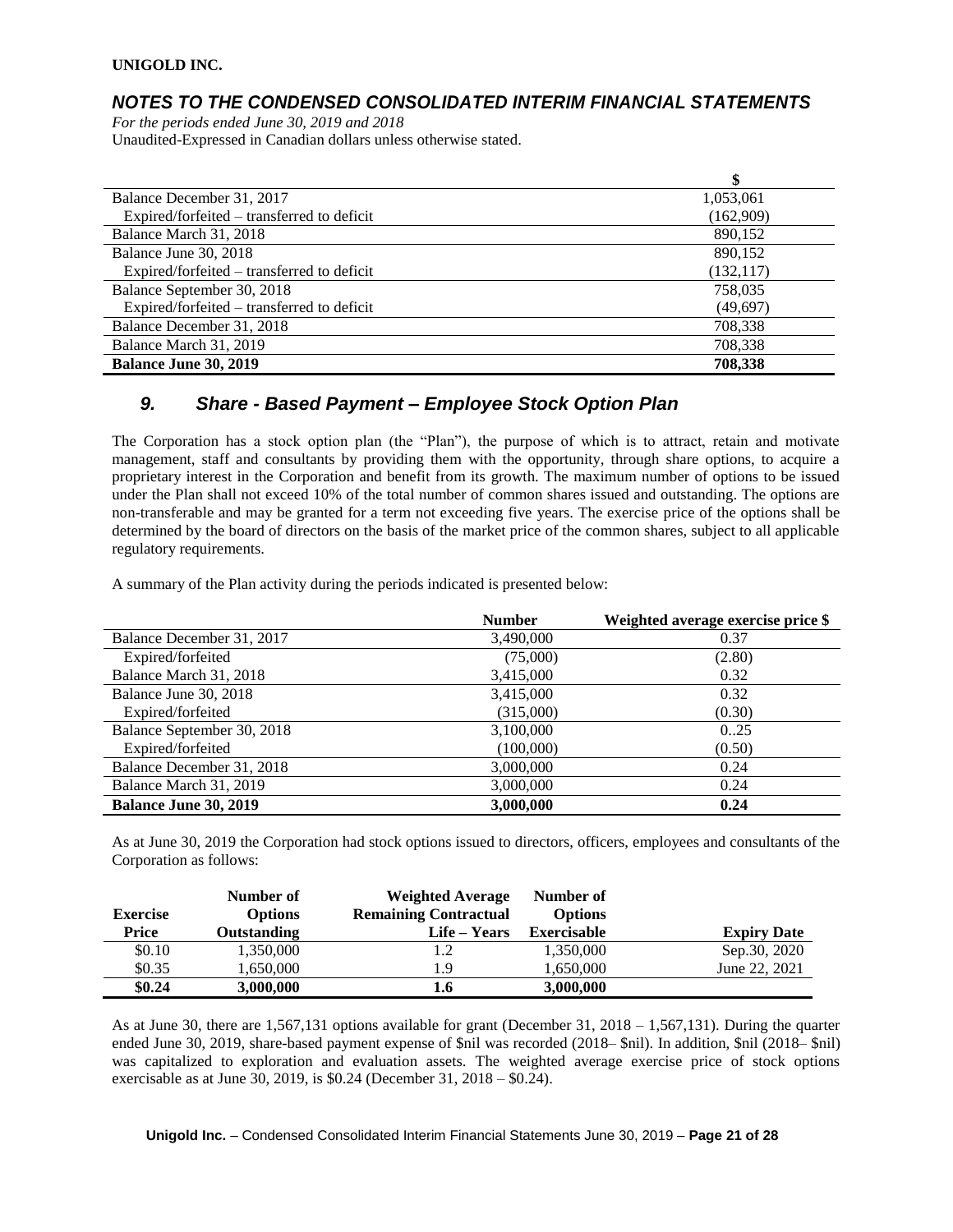# *NOTES TO THE CONDENSED CONSOLIDATED INTERIM FINANCIAL STATEMENTS*

*For the periods ended June 30, 2019 and 2018* Unaudited-Expressed in Canadian dollars unless otherwise stated.

## *10. Net Loss per Share*

For the three and six months ended June 30, 2019 and 2018, the outstanding stock options and warrants were not included in the computation of the diluted net loss per share because the effect was anti-dilutive.

|                                        | Three months ended June 30, |              | Six months ended June 30, |              |
|----------------------------------------|-----------------------------|--------------|---------------------------|--------------|
|                                        | 2019                        | 2018         | 2019                      | 2018         |
| Loss attributable to shareholders      | \$ (142, 551)               | \$(121, 472) | \$ (255,050)              | \$ (358,707) |
| Weighted average number of shares      | 45,671,309                  | 45,671,309   | 45,671,309                | 45,671,309   |
| Basic loss per share                   | \$ (0.00)                   | \$ (0.00)    | \$ (0.01)                 | \$ (0.01)    |
| Incremental shares on assumed exercise |                             |              |                           |              |
| of options and warrants                |                             |              |                           |              |
| Weighted average number of shares      | 45,671,309                  | 45,671,309   | 45,671,309                | 45,671,309   |
| Diluted loss per share                 | \$ (0.00)                   | \$ (0.00)    | \$ (0.01)                 | \$ (0.01)    |

## *11. Compensation*

The compensation expense of the Corporation was as follows:

|                             | Three months ended June 30, |          | Six months ended March 31, |           |
|-----------------------------|-----------------------------|----------|----------------------------|-----------|
|                             | 2019                        | 2018     | 2019                       | 2018      |
| Salaries and non-wage costs | \$27,826                    | \$36,762 | \$62,659                   | \$86,933  |
| Directors' fees             | 35,000                      | 35,000   | 70,000                     | 70,000    |
|                             | \$62.826                    | \$71,762 | \$132,659                  | \$156,933 |

Directors' fees of  $$70,000$  as at June 30, 2019 were accrued (June 30, 2018 – nil).

# *12. Related Party Transactions*

The Corporation's related parties as defined by IAS 24, *Related Party Disclosures*, include the Corporation's subsidiaries (*Note 1*), the Board of Directors, close family members and enterprises that are controlled by these individuals and key management as well as certain persons performing similar functions. The remuneration of directors and key management of the Corporation was as follows.

|                        | Three months ended June 30, |          | Six months ended June 30. |           |
|------------------------|-----------------------------|----------|---------------------------|-----------|
|                        | 2019                        | 2018     | 2019                      | 2018      |
| Aggregate compensation | \$68,650                    | \$75.375 | \$152,863                 | \$158.712 |

Included in the accounts for the periods ended June 30, 2019 and 2018 are payments made to officers, directors and corporations under the control or significant influence of officers and directors of the Corporation as follows:

|                                            | Three months ended June 30, |          | Six months ended June 30, |           |
|--------------------------------------------|-----------------------------|----------|---------------------------|-----------|
|                                            | 2019                        | 2018     | 2019                      | 2018      |
| Management services fees paid to           |                             |          |                           |           |
| corporations controlled by or under        |                             |          |                           |           |
| significant influence of an officer of the |                             |          |                           |           |
| Corporation                                | \$7,650                     | \$7,125  | \$24,338                  | 9,712     |
| Accrued directors' fees                    | 35,000                      | 35,000   | 70,000                    | 70,000    |
| Professional fees paid to officers         | 26,000                      | 33,250   | 58.525                    | 79,000    |
|                                            | \$68,650                    | \$75,375 | \$152,863                 | \$158,712 |

**Unigold Inc.** – Condensed Consolidated Interim Financial Statements June 30, 2019 – **Page 22 of 28**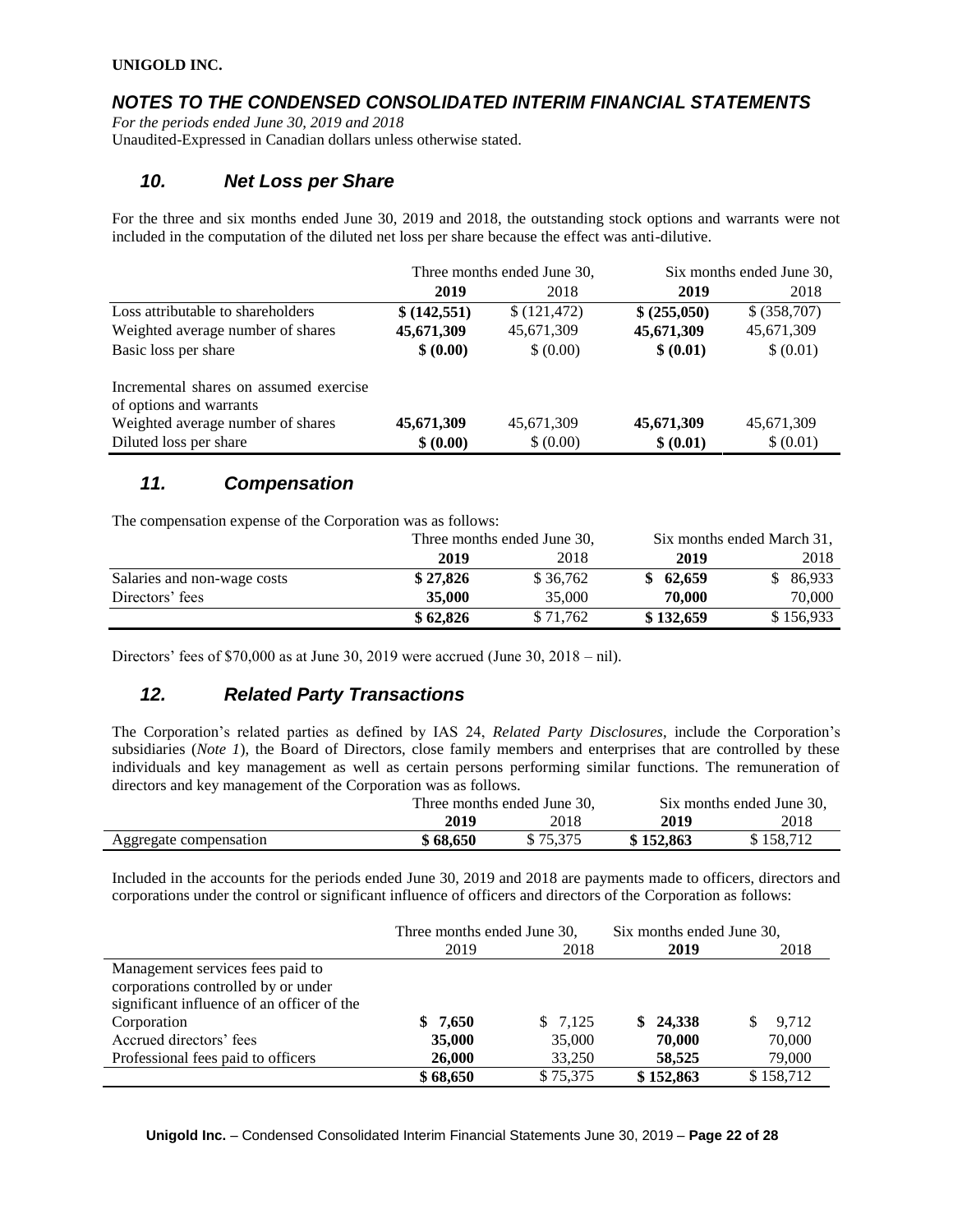## *NOTES TO THE CONDENSED CONSOLIDATED INTERIM FINANCIAL STATEMENTS*

*For the periods ended June 30, 2019 and 2018* Unaudited-Expressed in Canadian dollars unless otherwise stated.

These transactions were in the normal course of operations. .

## *13. Supplemental Information Pertaining to Cash Flows*

|                                          | Six months ended June 30, |            |  |
|------------------------------------------|---------------------------|------------|--|
|                                          | 2019                      | 2018       |  |
| Change in accrued exploration<br>and     |                           |            |  |
| evaluation assets                        | \$ (94.850)               | \$ (3,225) |  |
| Amortization included in exploration and |                           |            |  |
| evaluation assets ( <i>Note 6</i> , 7)   | 27,402                    | 36,420     |  |

## *14. Financial Risk Management*

The Corporation's risk exposures and the impact on the Corporation's financial instruments are summarized below. There have been no changes in the risks, objectives, policies and procedures from the previous period.

### **(a) Credit risk**

Credit risk is the risk of loss associated with a counterparty's inability to fulfill its payment obligations. The Corporation's credit risk is primarily attributable to cash and other receivables.

Cash is held with a reputable Canadian financial institution, from which management believes the risk of loss to be minimal.

Financial instruments included in other receivables consist of sales tax due from the Federal Government of Canada. Other receivables are in good standing as of June 30, 2019. Management believes that the credit risk concentration with respect to financial instruments included in other receivables is minimal.

#### **(b) Liquidity risk**

The Corporation has in place a planning and budgeting process to help determine the funds required to support the Corporation's normal operating requirements on an ongoing basis and its capital, administrative, and exploration and evaluation expenditures. The Corporation ensures that there are sufficient funds to meet its short-term requirements, taking into account its anticipated cash flows from operations and its holdings of cash and cash equivalents.

As at June 30, 2019, the Corporation has working capital of \$40,008 (December 31, 2018 – \$427,512). As of June 30, 2019, the Corporation has a cash balance of \$195,345 (December 31, 2018– \$549,412) to settle current accounts payable and accrued liabilities of \$178,763 (December 31, 2018 – \$156,955). The Corporation's other current assets consist of other receivables of \$11,139 (December 31, 2018 – \$12,668) and other financial assets and prepaids of \$12,287 (December 31, 2018 – \$22,387).

See also *Note 2* – Going Concern.

#### **(c) Market risk**

At the present time, the Corporation does not hold any interest in a mining property that is in production. The Corporation's viability and potential success depends on its ability to develop, exploit, and generate revenue from the development of mineral deposits. Revenue, cash flow, and profits from any future mining operations in which the Corporation is involved will be influenced by precious and/or base metal prices and by the relationship of such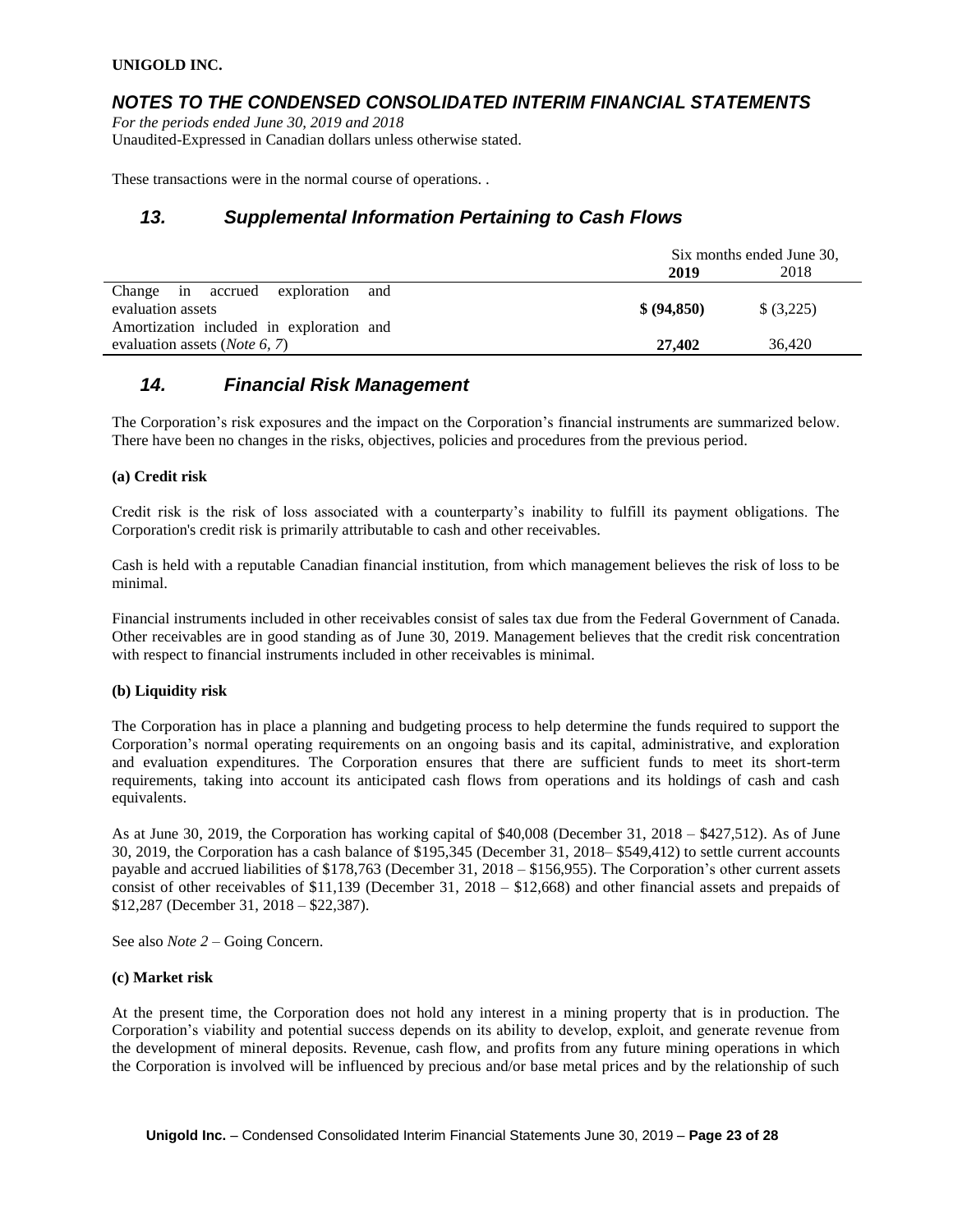## *NOTES TO THE CONDENSED CONSOLIDATED INTERIM FINANCIAL STATEMENTS*

*For the periods ended June 30, 2019 and 2018* Unaudited-Expressed in Canadian dollars unless otherwise stated.

prices to production costs. Such prices can fluctuate widely and are affected by numerous factors beyond the Corporation's control.

#### **(d) Foreign exchange risk**

The Corporation's financings are in Canadian dollars. Certain of the Corporation's transactions with its subsidiary, Unigold Dominicana, S.R.L. are incurred in foreign currencies and are therefore subject to gains or losses due to fluctuations in exchange rates. The Corporation is therefore subject to foreign exchange risk. As at June 30, 2019, the Corporation had cash balances of \$14,695 (December 31, 2018 – \$15,539) in United States dollars. U.S. \$ accounts payable as at June 30, 2019, were U.S. \$1,562 (December 31, 2018 – U.S. \$nil).

Sensitivity to a plus or minus 5% change in the foreign exchange rate would not have resulted in a significant fluctuation in the loss for the period ended June 30, 2019. The Corporation does not undertake currency hedging activities to mitigate its foreign currency risk.

### **(e) Interest rate risk**

Interest rate risk is the risk that the fair value of future cash flows of a financial instrument will fluctuate because of changes in market interest rates. The Corporation's current policy is to earn interest on bank balances which approximate rates available from investment-grade short-term deposit certificates issued by its financial institutions. The Corporation periodically monitors the investments it makes and is satisfied with the creditworthiness of its financial institutions. As of June 30, 2019, interest rate risk is minimal since the Corporation has no interest-bearing debt instruments.

A sensitivity analysis has determined that an interest rate fluctuation of 5% in interest rates would not have resulted in significant fluctuation in the interest income during the period ended June 30, 2019.

#### **(f) Fair value of financial assets and liabilities**

Fair value estimates are made at the statement of financial position date based on relevant market information and information about the financial instrument. These estimates are subjective in nature and involve uncertainties in significant matters of judgment and therefore cannot be determined with precision. Changes in assumptions could significantly affect these estimates.

The book values of cash, other receivables, other financial assets, and accounts payable and accrued liabilities, approximate their respective fair values due to the short-term nature of these instruments.

The following is a summary of the Corporation's financial instruments:

|                                          | As at | <b>June 30, 2019</b> |           | December 31, 2018 |           |
|------------------------------------------|-------|----------------------|-----------|-------------------|-----------|
|                                          |       | Carrying             | Fair      | Carrying          | Fair      |
|                                          |       | Amount               | Value     | Amount            | Value     |
|                                          |       |                      |           |                   |           |
| Cash                                     |       | \$195,345            | \$195,345 | \$549.412         | \$549,412 |
| Other receivables                        |       | 11.139               | 11.139    | 12,668            | 12,668    |
| Accounts payable and accrued liabilities |       | 178,763              | 178,763   | 156,955           | 156,955   |

## *15. Capital Risk Management*

The Corporation considers its capital structure to consist of equity attributable to shareholders of the Corporation which at June 30, 2019 was  $$41,946,493$  (December 31, 2018 –  $$41,201,543$ ). The Corporation manages its capital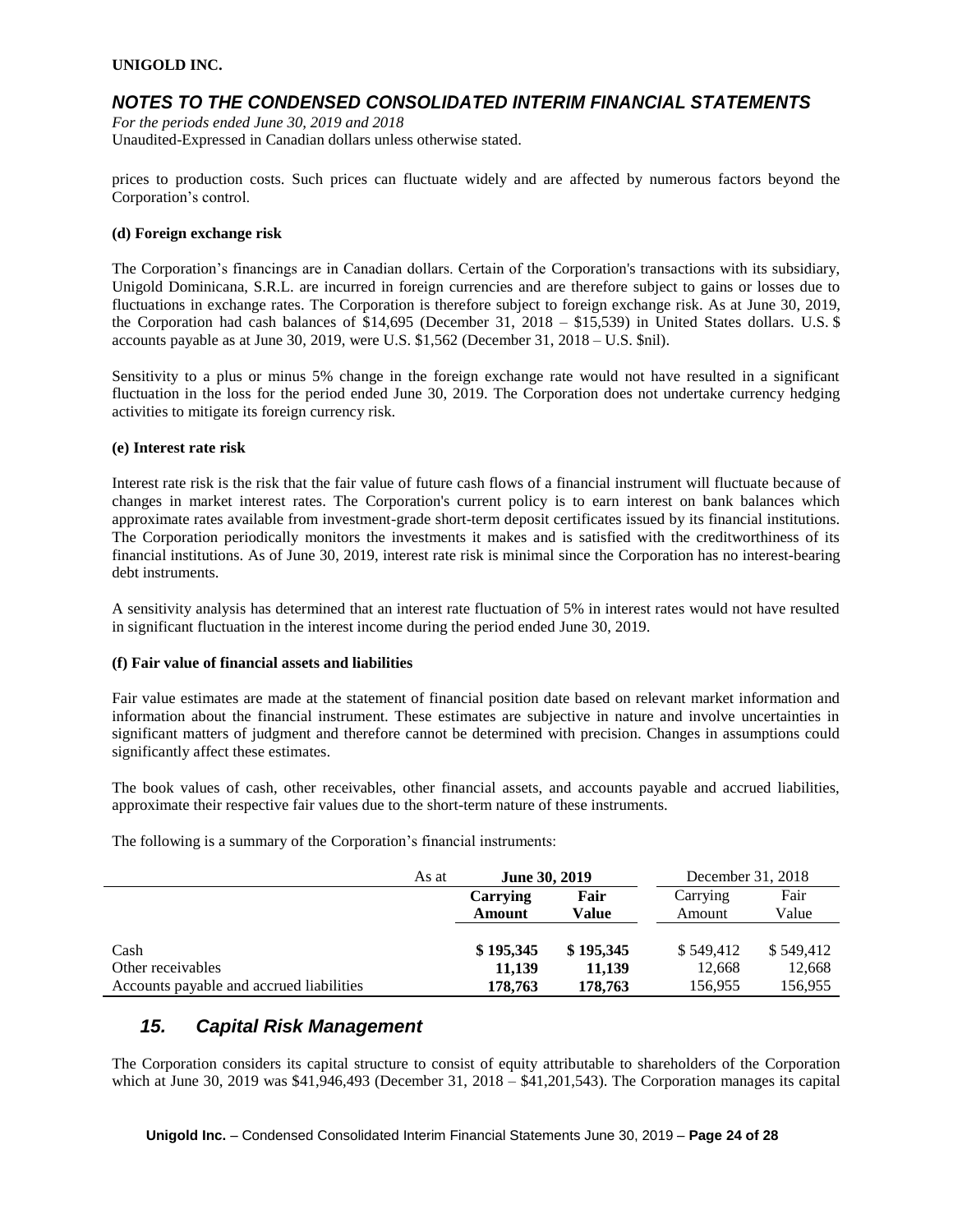## *NOTES TO THE CONDENSED CONSOLIDATED INTERIM FINANCIAL STATEMENTS*

*For the periods ended June 30, 2019 and 2018* Unaudited-Expressed in Canadian dollars unless otherwise stated.

structure and makes adjustments to it, in order to have the funds available to support its exploration and operations activities.

The Corporation's objective when managing capital is to safeguard the Corporation's ability to continue as a going concern in order to pursue the exploration of its exploration properties and maximize shareholder returns. The Corporation satisfies its capital requirements through careful management of its cash resources and by utilizing its existing credit facility or equity issues, as necessary, based on the prevalent economic conditions of both the industry and the capital markets and the underlying risk characteristics of the related assets. Management reviews its capital management approach on an ongoing basis. The Corporation and its subsidiaries are not subject to externally imposed capital requirements.

### *16. Commitments and Contingencies*

### **(a) Legal proceedings**

The Corporation and its entities are party to certain legal proceedings arising in the ordinary course of business. In the opinion of management, there are no current legal proceedings or other claims outstanding, which, on final disposition, could have a material adverse effect on the financial position of the Corporation.

### **(b) Environmental matters**

The Corporation has operated in the mineral exploration industry in the Dominican Republic for many years. The enforcement of environmental regulation in the Dominican Republic is evolving and the enforcement posture of government authorities is continually being reconsidered. The Corporation periodically evaluates its obligations under environmental regulations.

The Corporation's exploration activities are subject to various federal, provincial and international laws and regulations governing the protection of the environment. These laws and regulations are continually changing and generally becoming more restrictive. The Corporation conducts its operations so as to protect public health and the environment and believes its operations are materially in compliance with all applicable laws and regulations. The Corporation has made, and expects to make in the future, expenditures to comply with such laws and regulations.

### **(c) Guarantees**

The Corporation has no guarantees outstanding.

#### **(d) Contingencies**

The Corporation is a party to certain employment contracts. These contracts contain clauses requiring that \$nil be paid on termination resulting from a change of control of the Corporation, \$14,000 be paid on termination for other than cause. The Dominican Republic has laws requiring payments of approximately \$140,000 if those employees are terminated. As the likelihood of these events taking place is not determinable, the contingent payments have not been reflected in these consolidated financial statements.

### **(e) Operating contractual obligations**

Minimum contractual payments over the next five years are estimated as follows:

| Year            | $\overline{\phantom{a}}$<br>Total | 2019                | 2020                     | 2021 | 2022                     | 2023                     |
|-----------------|-----------------------------------|---------------------|--------------------------|------|--------------------------|--------------------------|
| Office lease    | 4.000<br>v                        | 4.000<br>◡          |                          | -    | $\overline{\phantom{0}}$ | $\overline{\phantom{a}}$ |
| <b>Services</b> | 106.000                           | 106.000             | $\overline{\phantom{0}}$ |      | $\overline{\phantom{0}}$ |                          |
|                 | \$110,000                         | 10.000<br>ሰ 1<br>٠D | -                        | -    |                          |                          |

The Corporation has entered into a lease for office premises. The lease has a life of six months (December 31, 2018 – one year) with renewal terms at the option of the lessee at lease payments based on market prices at the time of renewal. There are no restrictions placed upon the lessee by entering into these leases. Payments recognized as an expense were as follows: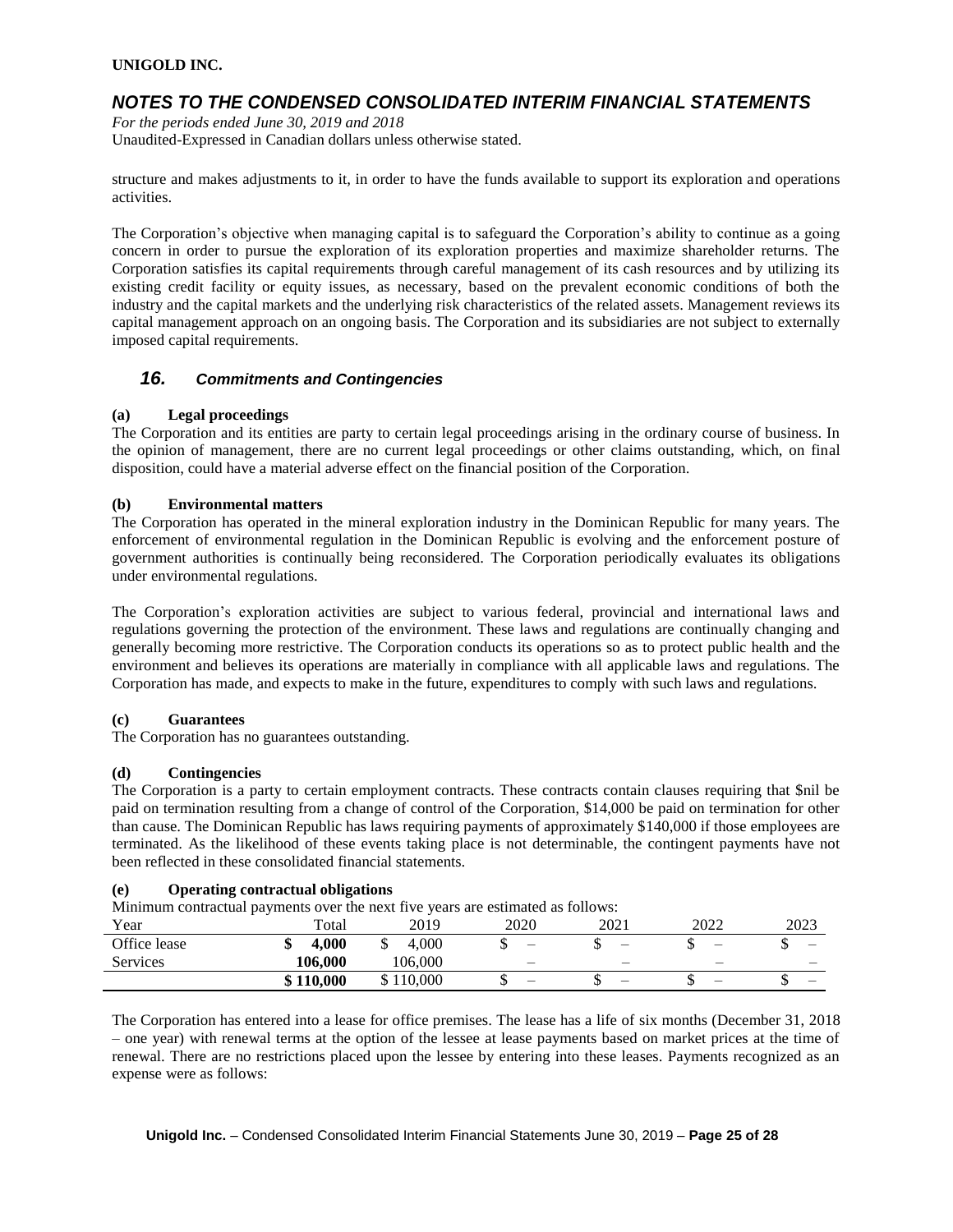## *NOTES TO THE CONDENSED CONSOLIDATED INTERIM FINANCIAL STATEMENTS*

*For the periods ended June 30, 2019 and 2018* Unaudited-Expressed in Canadian dollars unless otherwise stated.

| Period ended June 30,                        |       | 2019          | 2018              |
|----------------------------------------------|-------|---------------|-------------------|
| Lease payments                               |       | \$3,150       | \$3,150           |
| Non-cancellable operating lease commitments: | As at | June 30, 2019 | December 31, 2018 |
| Within one year                              |       | \$4,000       | \$9,000           |
| After one year but not more than five years  |       |               |                   |
| More than five years                         |       |               |                   |

### **(f) 2015 Private Placement**

In connection with the 2015 private placement, an investment agreement was signed which gives Osisko Gold Royalties Ltd. ("Osisko") the following rights:

(i) Participation Right: As long as Osisko holds Unigold shares equal to at least 10% of the issued and outstanding Unigold shares on a non-diluted basis, Osisko will have the right to participate in future equity financings by Unigold on a pro rata basis to its non-diluted shareholding at the applicable time.

(ii) Nomination Right: As long as Osisko holds Unigold shares equal to at least 10% of the issued and outstanding Unigold Shares on a non-diluted basis, Osisko will be entitled to nominate the greater of: (a) two (2) nominees, and (b) the number of nominees obtained by multiplying Osisko's percentage ownership of Unigold Shares (on a nondiluted basis) by the number of directors Unigold's management slate of nominees proposed to the Board (fractional numbers being rounded down to the nearest whole number) at any meeting of shareholders of Unigold.

(iii) Royalty Option: Osisko will be granted an option to purchase a 2% net smelter return ("NSR") royalty on Unigold's Neita property for a consideration of \$2,000,000, exercisable 90 days following the delivery of a feasibility study. Once exercised, Unigold will have the right to repurchase a 1% NSR (being 50% of the 2% NSR held by Osisko) for \$1,000,000 until 90 days following the achievement of commercial production.

(iv) Royalty/Stream Right: As long as Osisko holds Unigold shares equal to at least 10% of the issued and outstanding Unigold shares on a non-diluted basis, Osisko will have the right of first refusal over any royalty, stream, forward, off-take, gold loan or other agreement involving the sale of a similar interest in products from properties of Unigold that Unigold proposes to enter into from time to time. In the event that Osisko does not exercise its right of first refusal, Unigold may thereafter offer such right to a third party on terms no more favourable to such third party than those offered to Osisko.

### *17. Segmented Information*

The Corporation's only activity is mineral exploration and evaluation. All of the Corporation's land, vehicles, field equipment, and camp and buildings (see *Note 6*) are physically located in the Dominican Republic. All of the Corporation's exploration and evaluation activities referred to in *Note 7* relate to properties in the Dominican Republic.

|                   | As at and for the period ended June 30, 2019 |                  |              |  |
|-------------------|----------------------------------------------|------------------|--------------|--|
|                   |                                              | <b>Dominican</b> |              |  |
|                   | Canada                                       | <b>Republic</b>  | Total        |  |
| Assets            | \$145,493                                    | \$40,982,594     | \$41,128,087 |  |
| Liabilities       | 158,648                                      | 20,115           | 178,763      |  |
| Investment income |                                              | 8                | 8            |  |
| Other expenses    | (234, 548)                                   | (20, 510)        | (255,058)    |  |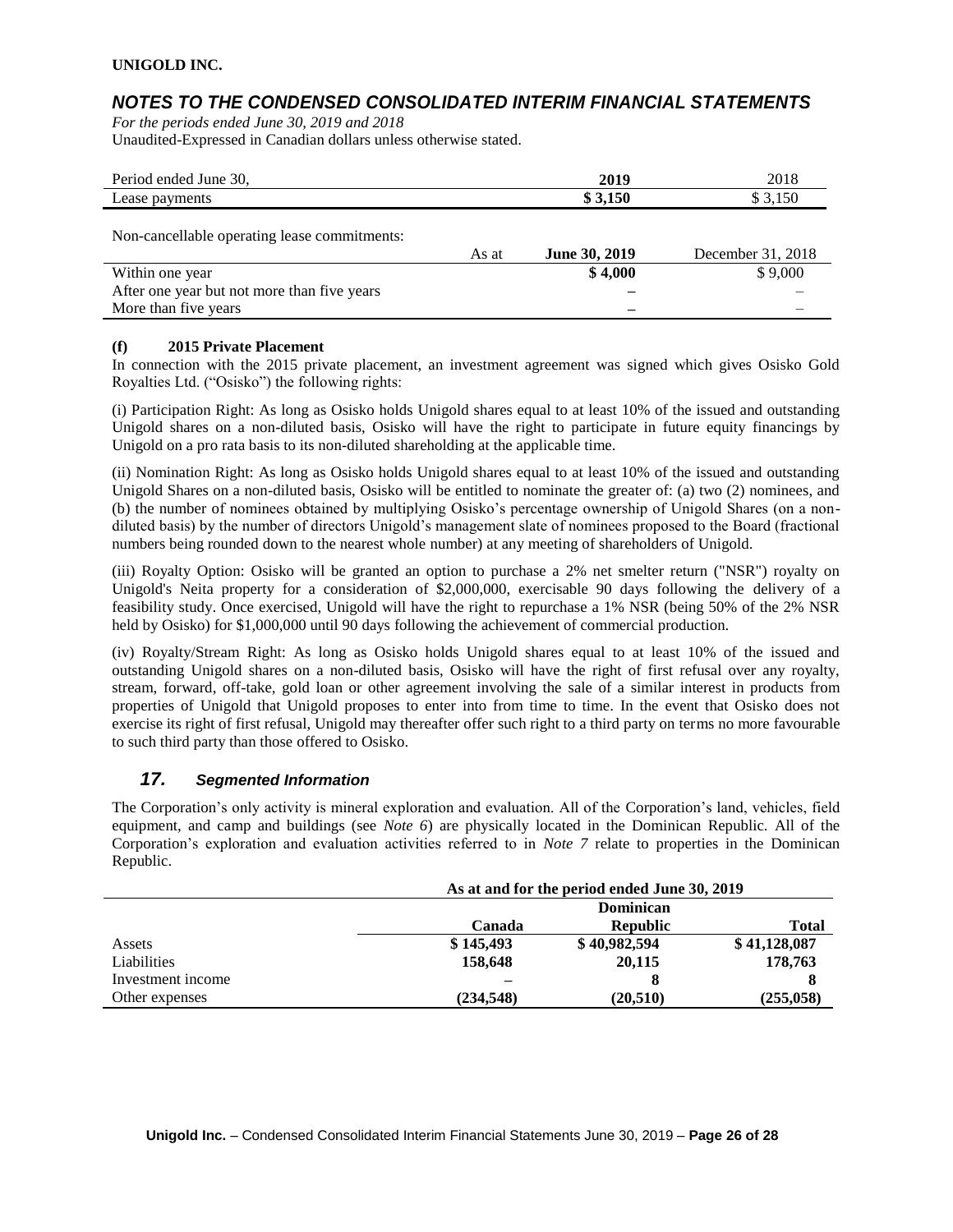# *NOTES TO THE CONDENSED CONSOLIDATED INTERIM FINANCIAL STATEMENTS*

*For the periods ended June 30, 2019 and 2018* Unaudited-Expressed in Canadian dollars unless otherwise stated.

| As at and for the year ended December 31, 2018 |                             |              |              |  |
|------------------------------------------------|-----------------------------|--------------|--------------|--|
|                                                |                             | Dominican    |              |  |
|                                                | Republic<br>Canada<br>Total |              |              |  |
| Assets                                         | \$511,346                   | \$40,849,983 | \$41,361,329 |  |
| Liabilities                                    | 136,022                     | 20.933       | 156,955      |  |
| Investment income                              | 87                          | (22)         | 65           |  |
| Other expenses                                 | 513,565                     | 96.785       | 610,350      |  |